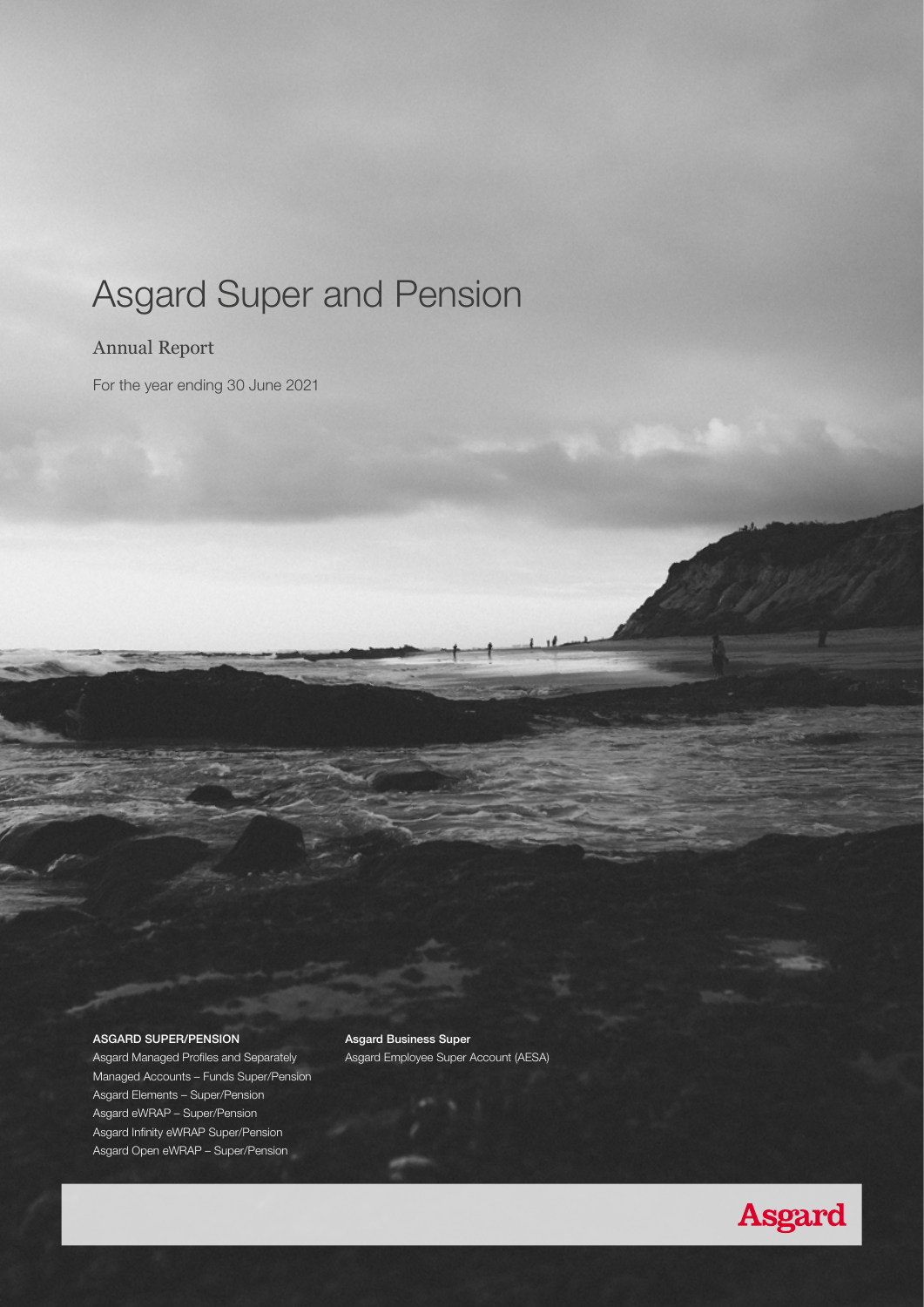# **Contents**

| <b>Message from the Chair</b>                                     | 3              |
|-------------------------------------------------------------------|----------------|
| We're here to help                                                | $\overline{4}$ |
| <b>The Board and Governance</b>                                   | 5              |
| Investment markets update from the Chief Investment Officer       | 8              |
| Structuring your investment portfolio - the right way             | 1C             |
| Bringing value to our members                                     | 11             |
| Recent developments in superannuation and changes to your product | 12             |
| Proposed changes to superannuation                                | 14             |
| <b>Asgard Super and Pension changes</b>                           | 15             |
| Understanding your investment                                     | 17             |
| Performance information                                           | 19             |
| <b>Investment information</b>                                     |                |

#### IMPORTANT INFORMATION

The Trustee is an approved trustee under the *Superannuation Industry (Supervision) Act 1993 (Cth).*

This annual report dated December 2021 is issued by BT Funds Management Limited ABN 63 002 916 458, AFSL No.233724, RSEL0001090 ('Trustee'), the issuer and trustee of the Asgard Independence Plan – Division 2 ABN 90 194 410 365, which includes Asgard Managed Profiles and Separately Managed Accounts – Funds Super/Pension, Asgard Elements – Super/Pension, Asgard eWRAP – Super/Pension, Asgard Open eWRAP – Super/Pension, Asgard Infinity eWRAP Super/Pension and Asgard Employee Super Account, collectively referred to as 'Asgard Super/Pension'. Asgard Capital Management Ltd ABN 92 009 279 592 AFSL 240695 ('Asgard') is the administrator of Asgard Super/Pension.

The investment information or general advice provided in this publication does not take into account your personal objectives, financial situation or needs. Before acting on the information you should consider the appropriateness of the information or advice having regard to these factors. Whether you open or continue to hold a n Asgard Super/Pension product or service, you should obtain and consider the relevant Product Disclosure Statement (PDS), available from your financial adviser or the Customer Relations team.

The Trustee and Administrator are subsidiaries of Westpac. Apart from any interest investors may have in Westpac term deposits or Westpac securities acquired through the Asgard Super/Pension products or underlying bank accounts held at Westpac through their Asgard Super/Pension accounts, an investment in, or acquired using, the Asgard Super/Pension products is not an investment in, deposit with or any other liability of Westpac or any other company in the Westpac Group. These investments are subject to investment risk, including possible delays in repayment of withdrawal proceeds and loss of income and principal invested. Westpac and its related entities do not stand behind or otherwise guarantee the capital value or investment performance of any investments in, or acquired through, Asgard Super/Pension.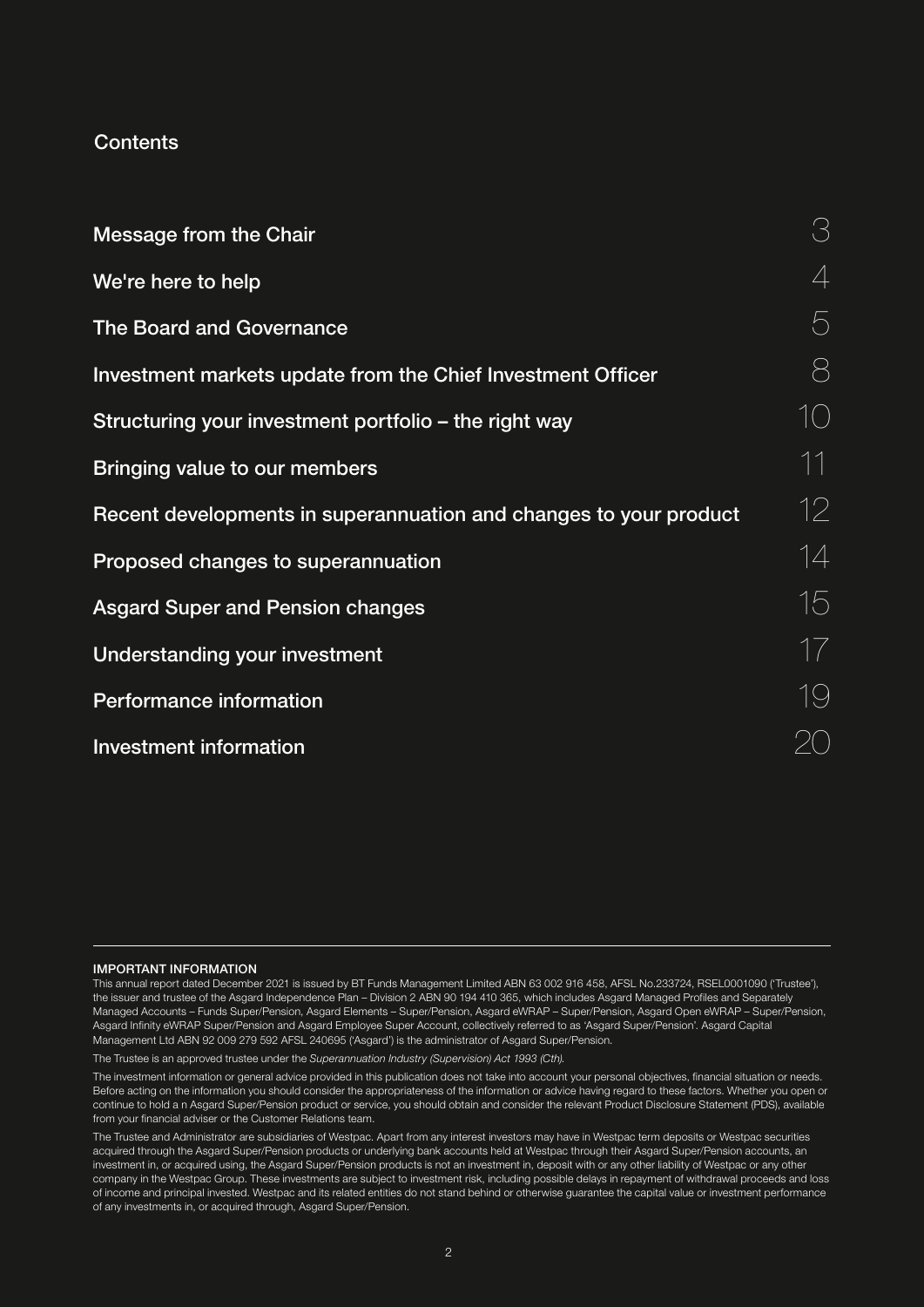# <span id="page-2-0"></span>Message from the Chair



On behalf of the Board, we are pleased to provide you with your Annual Report for the financial year ended 30 June 2021.

The financial year presented opportunities and challenges as the coronavirus pandemic continued to affect communities, businesses and markets.

Markets remain buoyant. Despite market volatility, investors who held their nerve and did not panic were rewarded with a year of outstanding returns. This served as a timely reminder for investors that on the whole markets are forward-looking.

By the end of financial year 2021, there were positive signs of a steady economic recovery, largely due to the successful development and rollout of COVID-19 vaccines globally, lockdown restrictions easing in many countries and record levels of government spending.

#### Additional online resources

The pandemic has changed where, and how, we live and work. We have all faced uncertainty and have had to adapt with ingenuity. The team at Asgard has worked hard to keep you informed about your investments and retirement savings, through timely communications, and by giving members access to educational resources online.

#### Helping our members during tough times

In what was a difficult year for many, our Priority Care team continued to provide support for members impacted by serious illness, financial abuse, family or domestic violence, cognitive impairment and aging.

We also continued to help eligible members affected by the coronavirus-related downturn to access their superannuation savings, helping those experiencing financial hardship to get through a difficult time. Overall, since the Government measure on early access to super came into effect in April 2020, through to the end of the program in December 2020, we have been able to assist over 14,844 members by releasing \$183,692,010 of their super.

#### Important changes for some members

Former Asgard Employee Super Account (AESA) members may already be aware that, effective from October 2021, AESA was closed. Members who were invested in the Asgard Employee Super MySuper Lifestage investment option had their super balances transferred to BT Super. Meanwhile, members who were invested in the Asgard Managed Profiles and Separately Managed Accounts - Funds (together, the Asgard Superannuation Account) continue to remain invested in these funds, as members of the Asgard Superannuation Account. These important changes ensure that we can continue to support members today and in the future.

### Supporting regulatory changes

At Asgard, we always have our members' best interests at heart and regularly review our investment and superannuation products to ensure that these are appropriate for our member base. As part of this, we are working hard to ensure our products continue to meet new design and distribution obligations which commenced in October 2021. The regulations are part of the reforms in the financial services sector stemming from the Royal Commission.

#### Upcoming Annual Member Meeting

Each year, we hold an Annual Member Meeting aimed at providing members with detailed information about their super and its performance, and access to the Board and senior executive team responsible for managing the fund. This year, the meeting will be held on 1 March 2022 – and you can access the meeting online from anywhere in Australia and overseas. You'll have the opportunity to pre-submit questions and ask questions at the meeting itself. We'd encourage you to register online [here](http://asgard.com.au/annual-members-meeting).

#### Farewell and welcome

We'd like to take this opportunity to let you know about some new Board appointments and departures. We farewelled our Chair, David Plumb after more than 10 years of distinguished service on the Board, and as Chair since November 2015. On behalf of the Board and BT, I would like to express our gratitude to David for his leadership, especially his diligent focus on delivering the best outcomes for our members. I succeeded David as Chair on 1 July 2021. It is a privilege to return to BT after 11 years. I spent a number of years in my executive career at BT and have always been impressed by the passion the BT team have for delivering for our members and their advisers.

We recently welcomed Anne Anderson to the Board. Anne joined us after an impressive career as a fund manager at UBS. We farewelled Melinda Howes and Kathy Vincent, who both stepped down as executive directors after serving on the Board for six and three years respectively. We are grateful to Melinda and Kathy for their important contributions during their time on the Board.

The Board is now comprised wholly of non-executive directors.

In October 2021, we also welcomed Matthew Rady as the new Chief Executive Officer of BT Financial Group, which encompasses our combined Platforms, Super and Investments business. Matt has more than 30 years' experience in the financial services and wealth industries, and is focused on driving positive customer and member outcomes across BT.

Finally, we'd like to take this opportunity to thank you for your loyalty and support over the past year. We look forward to continuing to help prepare you for your best financial future.

Warmest regards,

Gai McGrath Chair, BT Super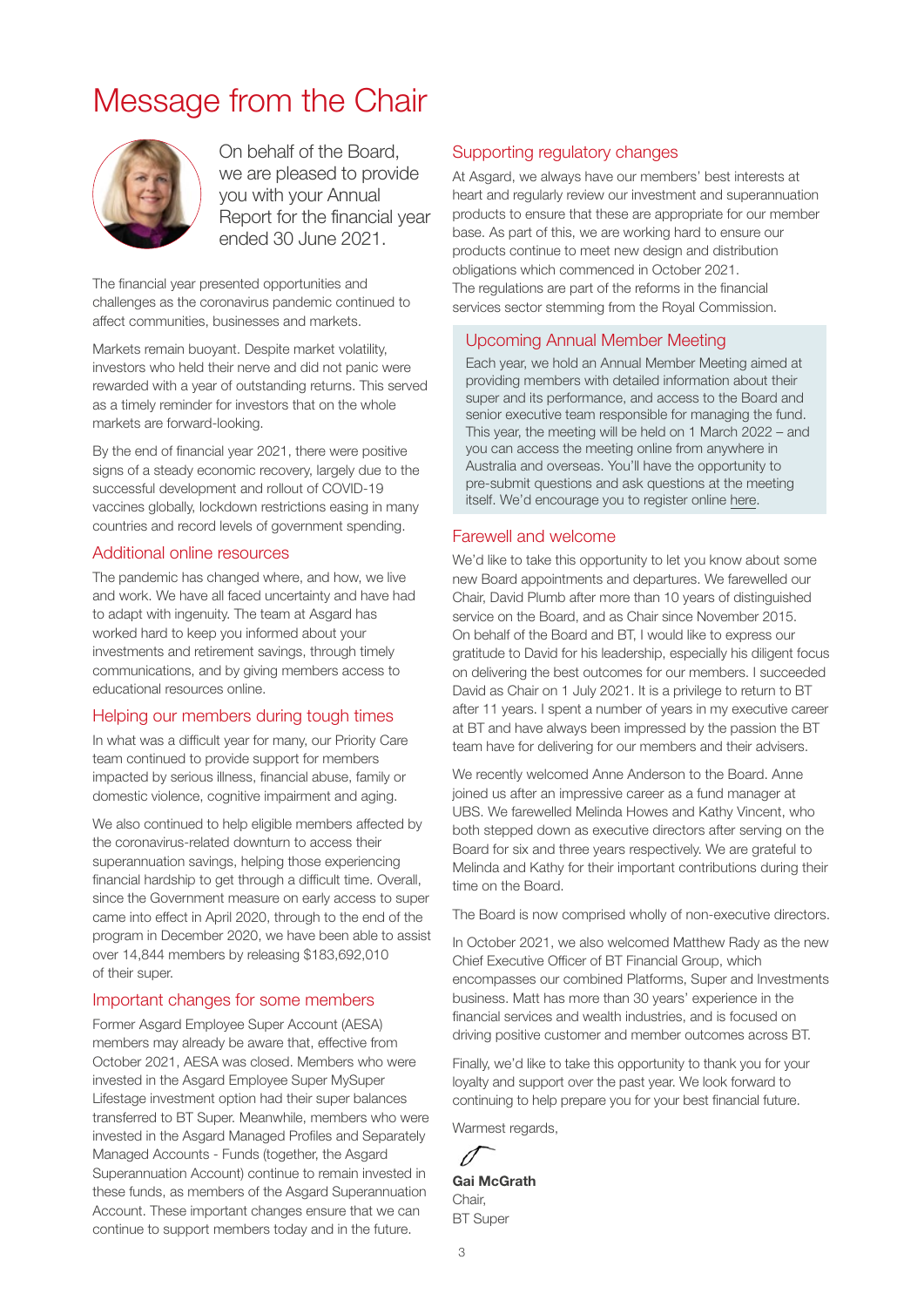# <span id="page-3-0"></span>We're here to help

2020-21 highlights

Over the past year, we've continued to help our members, and their families prepare for their best financial future.



All figures as at 30 June 2021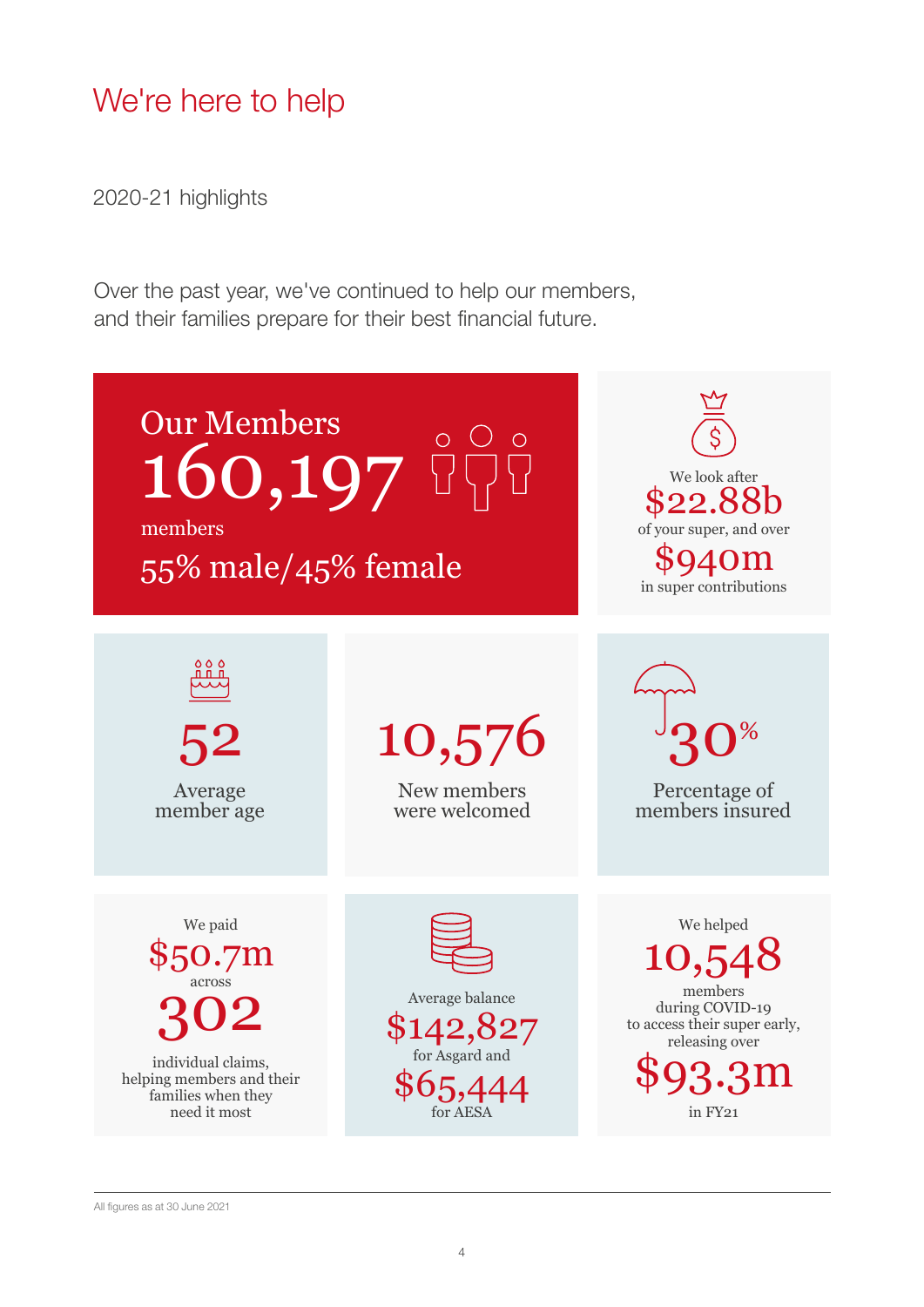# <span id="page-4-0"></span>The Board and Governance

The Directors as at the date of this report are set out below;



### **Chair**

#### Gai McGrath

Chair (1 July 2021 to present)

Gai McGrath was appointed as Chair and a Non-executive Director of the Superannuation Boards on 1 July 2021, and she also serves on the Board Audit, Risk & Compliance Committee and the Board Investment Committee.

Gai has over 35 years' experience in the financial services and legal industries. Including 12 years with Westpac Group (2003 to 2015) as General Manager of Westpac's retail banking businesses in Australia and New Zealand and in BT Financial Group as General Manager, Customer Service, Head of Customer Service Delivery and General Manager, Risk Solutions. Prior to joining the Westpac Group Gai spent seven years at Perpetual Limited including as General Counsel and Company Secretary and was a partner at a Sydney-based law firm.

Gai is Chair of Humanitix Limited and a Non-executive Director of Genworth Mortgage Insurance Australia Limited, Steadfast Group Limited, HBF Health Limited and Toyota Finance Australia Limited.

Gai holds a BA, LLB (Hons), LLM (Distinction) and is a Graduate of the Australian Institute of Company Directors.



#### Non-executive Director

#### Robin Burns

Independent, Non-executive Director (1 July 2019 to present)

Robin was appointed as a director of the Superannuation Boards on 1 July 2019 and serves on the Board Investment Committee and Board Audit, Risk & Compliance Committee. Effective 10 July 2019, Robin was appointed as the Chairman of the Board Investment Committee.

Robin held senior executive roles in financial services for over 25 years' in a range of enterprises. He was Managing Director of Equity Trustees Ltd from 2010 to 2016 and since then has held a number of non-executive director positions. Before Equity Trustees he was CEO of Equipsuper and held previous positions as a CEO and CFO in financial services.

Robin is a past member of the Chartered Accounting Institutes in England & Wales and Australia and was a personal member of the Australian Stock Exchange. He is a Fellow of the Australian Institute of Company Directors. He served on the board of the Financial Services Council until 2016, chairing a number of Board Committees.

He is a non-executive director of Defence Health Ltd and an independent member of the PIMCO Australia Compliance Committee.



# Non-executive Director

#### Doug Carmichael

Independent, Non-executive Director (1 July 2020 to present)

Doug was appointed as a director of the Superannuation Boards in July 2020 and serves on the Board Audit, Risk and Compliance Committee and the Board Investment Committee. Doug has more than 30 years' financial services experience most recently as the Commonwealth Bank Group Super chief executive where he led the trustee services team assisting the Group Super board in the development and execution of strategies to achieve member satisfaction, fund growth and member retention.

He previously was General Manager of strategic operations and risk management for Australian Administration Services.

Doug is a Founding Director and current President of the Canadian Australian Chamber of Commerce and was previously a Director of the Fund Executives Association Limited.

Doug was educated at Mount Allison University, Canada, and holds a Bachelor of Commerce.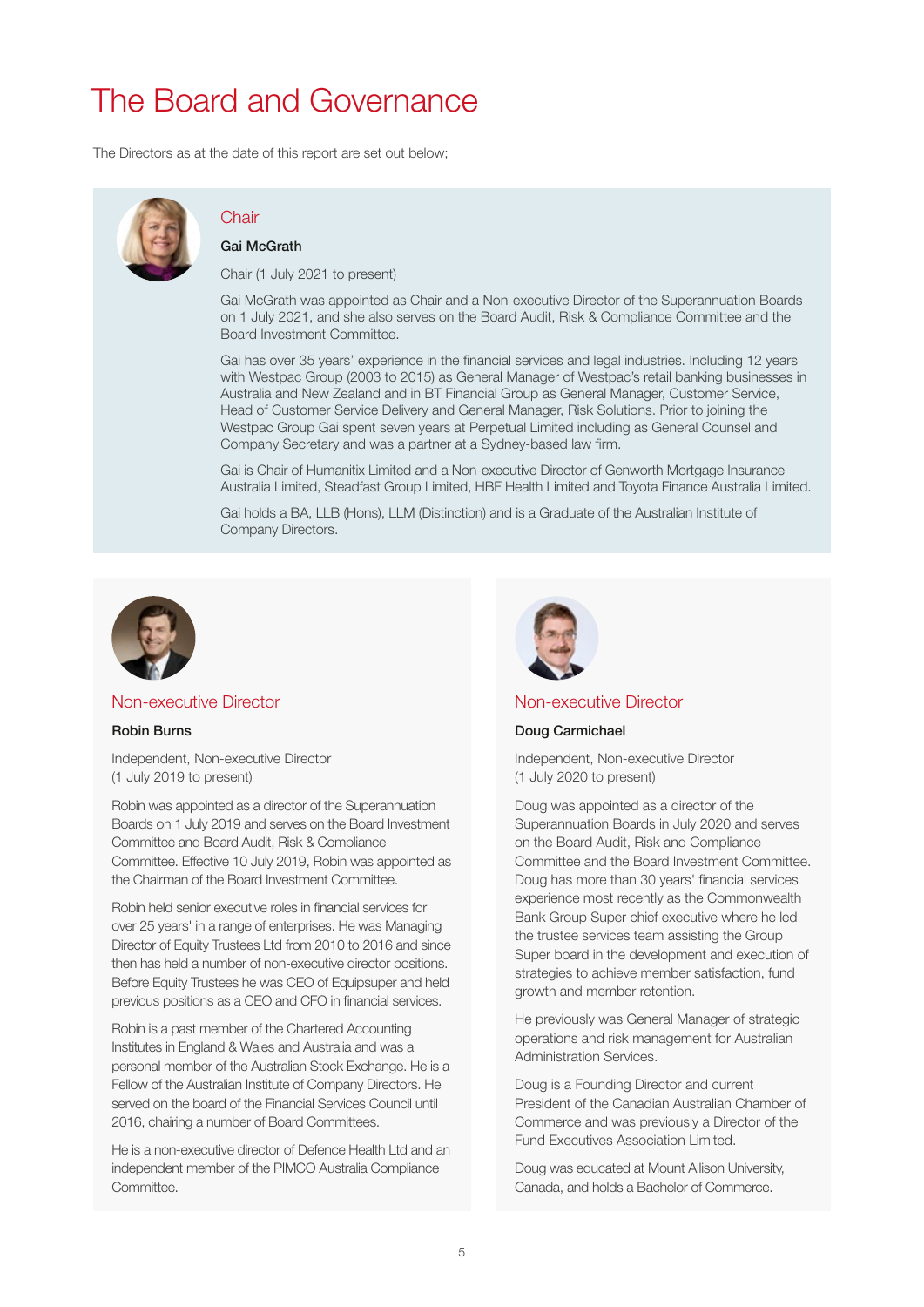

#### Non-executive Director

#### Michael Cottier

Independent, Non-executive Director (16 November 2015 to present)

Michael Cottier was appointed as a Director of the Superannuation Boards in November 2015 and serves as Chairman of the Board Audit, Risk and Compliance Committee and also serves on the Board Investment Committee.

Michael has over 30 years' experience in financial services with expertise in finance and governance. Michael's past Executive roles were as CFO, QSuper Limited and CFO of QIC Limited. Before that Michael held senior finance and tax roles at Suncorp Group Limited.

Michael is a Fellow of the Australian Institute of Company Directors, a Fellow of Chartered Accountants ANZ (FCA), and holds a Masters in Taxation from The University of Queensland.

Michael is currently on the Boards of Queensland Teachers Union Health Limited (chair of Risk Committee), and WAM Alternative Assets Limited (Board Chair), and previously served as a member of the ASFA Governance & Regulatory Council.



#### Non-executive director

#### Anne Anderson

Independent, non-executive director (19 October 2021 to present)

Anne was appointed as a director of the Superannuation Boards in October 2021 and also serves on the Board Investment Committee. Anne has over 35 years' experience in financial services with a varied career in treasury and investment management. She has operated across Australian and international markets working with superannuation, wealth, sovereign and insurance retail, wholesale and institutional clients.

Anne has served in several Managing Director roles with UBS Asset Management most recently as Head of Fixed Income and Investment Solutions for Australia. Anne managed the UBS Asset Management Asia Pacific business for 8 years, chaired various global investment committees and was a member of the executive leadership team. She was also an Adviser to the Commonwealth Treasury Advisory Board for the Australian Office of Financial Management.

Anne is currently an Advisor to the REST Board Investment Committee, an Independent Member of the E&P Financial Group Wealth Investment Committee, Member of the ASIC Consultative Panel and Chair of the St Joseph's College Foundation.

Anne has a Bachelor of Economics, a Master of Applied Finance from Macquarie University and is a graduate of the Australian Institute of Company Directors.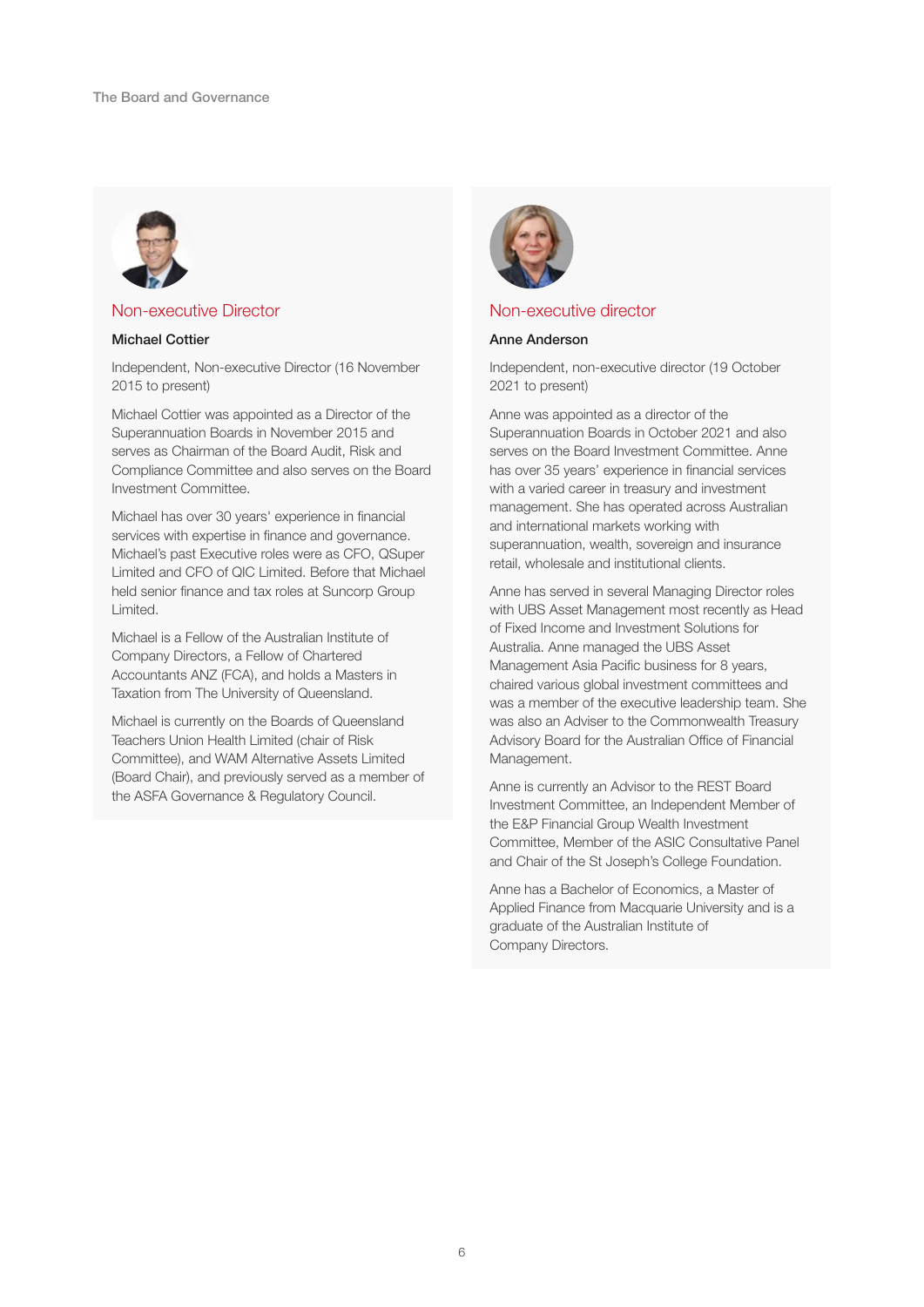The Board and Governance

### Director changes

The name of the persons who have been Directors, or appointed as Directors during the period since 1 October 2020 and up to date of this report are:

- Gai McGrath (appointed 1 July 2021)
- Doug Carmichael
- Robin Burns
- Michael Cottier
- Anne Anderson (appointed 19 October 2021)
- David Plumb (appointed 1 March 2011 to 30 June 2021)
- Kathy Vincent (appointed 1 August 2018 to 4 October 2021)
- Melinda Howes (appointed 12 March 2015 to 4 October 2021)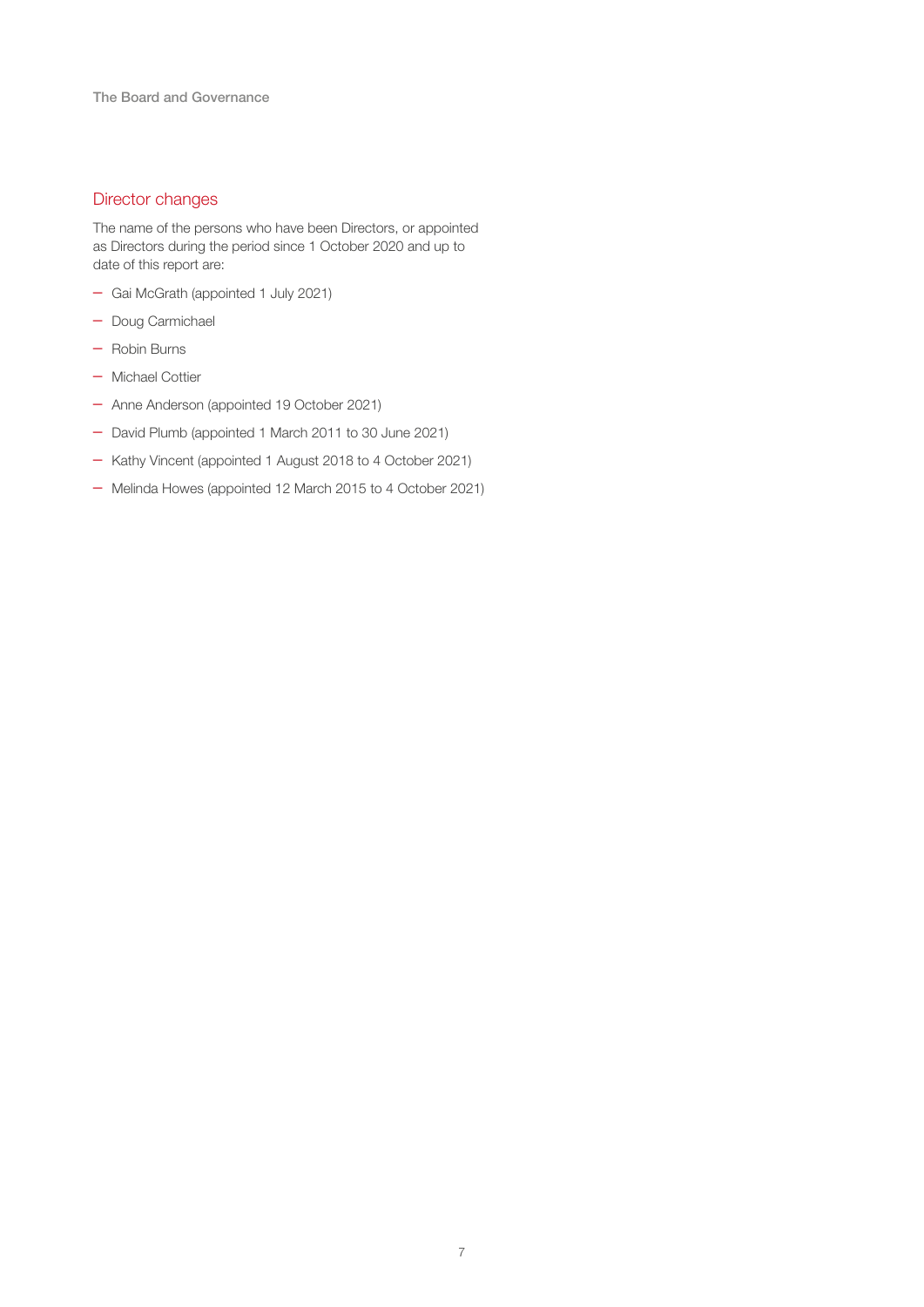# <span id="page-7-0"></span>Investment markets update from the Chief Investment Officer



 Corrin Collocott Chief Investment Officer

### A strong market recovery is a positive for super members

While COVID-19 initially saw a decline in consumer spending and sentiment, the end of the 2020/21 financial year (FY21) saw positive signs of a steady economic recovery. This is largely the result of the global easing of lockdown restrictions, record levels of government spending to stimulate production and to reduce unemployment rates, and the successful development and rollout of COVID-19 vaccines globally throughout FY21.

### How did the financial year unfold around the globe?

#### United States

The US began FY21 recording its worst economic downturn ever, with Q2 2020 gross domestic product falling by a historic 31.4%. Despite this, the S&P 500 Index posted its best return in 35 years in August 2020.

Over the year we have also seen the US re-joining the World Health Organisation and the Paris Climate Agreement, announce a proposed US\$2 trillion infrastructure spend, and seen the unemployment rate fall, providing hope for a strong improvement in the world's largest economy.

#### Asia

In Asia, China continued the trend of slow growth but by October 2020 their share market had erased almost all the losses seen since the start of the pandemic.

Japan too was heavily impacted by COVID-19 and at the end of 2020 their economy experienced its first contraction since 2009. Over the same period, Japan's Nikkei index hit 30,000 for the first time since 1990.

#### Europe

In Europe, drawn out Brexit negotiations significantly impacted Eurozone markets, but after terms were agreed in December 2020, the region's focus shifted to vaccine rollouts and economic recovery.

In the UK, house prices reached record highs, the Bank of England kept interest rates at a historic 0.10% low and as the UK began to exit lockdown in April 2021, it signalled a return in consumer confidence and an optimistic outlook ahead.

#### Australia

Finally, in Australia, low consumer confidence and high unemployment made for a rocky start to FY21 as Australia fell into a recession for the first time in almost three decades.

The number of daily COVID-19 cases regularly exceeded 700 at the height of the pandemic, and much of the population found themselves in lockdown. But there was plenty of support with close to \$300 billion spent on government programs like JobKeeper and JobSeeker, and the Reserve Bank slashed the cash rate to a record low of 0.10% in November 2020, which helped stabilise the Australian economy, pulled it out of recession, and improved consumer and business confidence.

# How did markets react?

Most major investment markets rose over FY21, with several hitting record levels as economies returned to pre-COVID-19 levels of growth.

In particular, the Australian and US markets both experienced extraordinary rebounds. This is the benefit of having solid financial market systems in place when COVID-19 originally hit. It only took one year for the Australian S&P/ASX 200 to recover and surpass its pre-pandemic levels despite the historical market falls in March 2020. Compare this to the global financial crisis (GFC) when the Australian market took 10 years to fully recover, and the US S&P 500 took seven years.

### The Australian share market took only one year to recover



Source: BT Investment Solutions, Factset

The combination of low interest rates and significant government spending saw all major growth asset classes like shares and property deliver strong returns. While cash rates globally have been very low since the start of the pandemic, cash and fixed interest still play an important defensive role in a diversified investment portfolio – cushioning it against any large market falls, such as those we experienced in March 2020.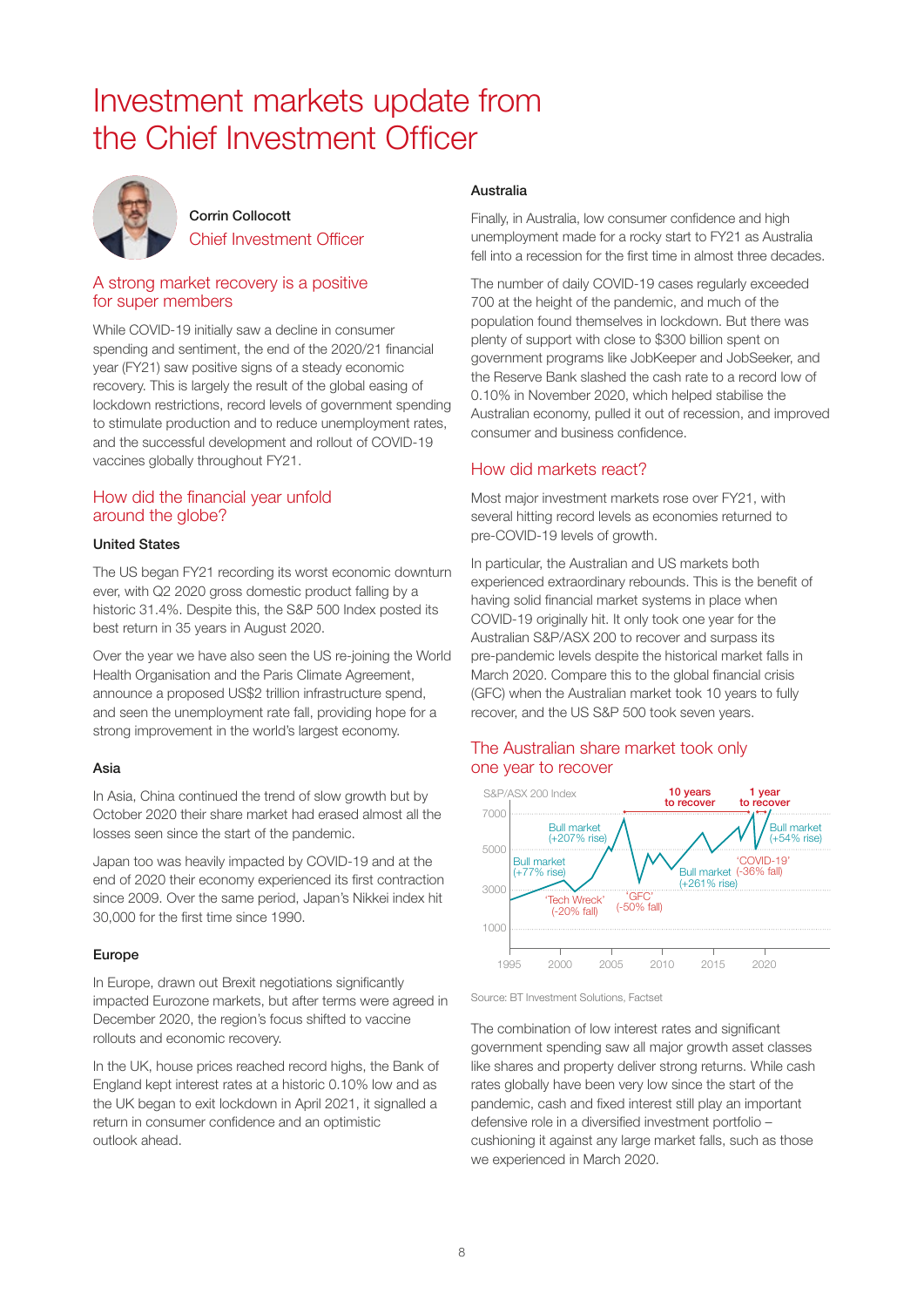### FY21 asset class returns



Source: Bloomberg

#### What does this mean for super fund returns?

Strong returns from growth assets in FY21 delivered great results for members invested in funds with a higher allocation to shares and property assets. Members invested in funds with more defensive assets (cash and fixed interest) would have received more moderate returns.

#### The outlook for super fund returns

Super is a long-term investment, and recent events demonstrate exactly why.

Corrin Collocott, BT's Chief Investment Officer, explains, "The impact of COVID-19 was sudden and unexpected, taking markets by surprise. But those super fund members who maintained their investment in a strategy that spread risk across a variety of asset classes have been rewarded with a year of strong returns."

"The turnaround was swift and investment portfolios that spread risk across a variety of asset classes, were well positioned to benefit from the recovery when it happened."

Generally, over the long term, shares and property continue to provide an opportunity to build long-term wealth, particularly when we're experiencing relatively low returns from cash and fixed interest investments. Maintaining good diversification in super when investing leaves you less exposed to a single economic or market event. And by maintaining investments, and staying invested for the long term, you'll potentially make the most of rebounding markets like we've seen across FY21.

"Managing members' retirement savings is a responsibility we take seriously", says Corrin. "Our team of investment specialists uses research, skill and insight to identify opportunities that can create sustainable, long-term returns while also managing risk appropriately for our members."

"The BT Investment Solutions team is focused on delivering outcomes to support our members to prepare for their best financial future in retirement."

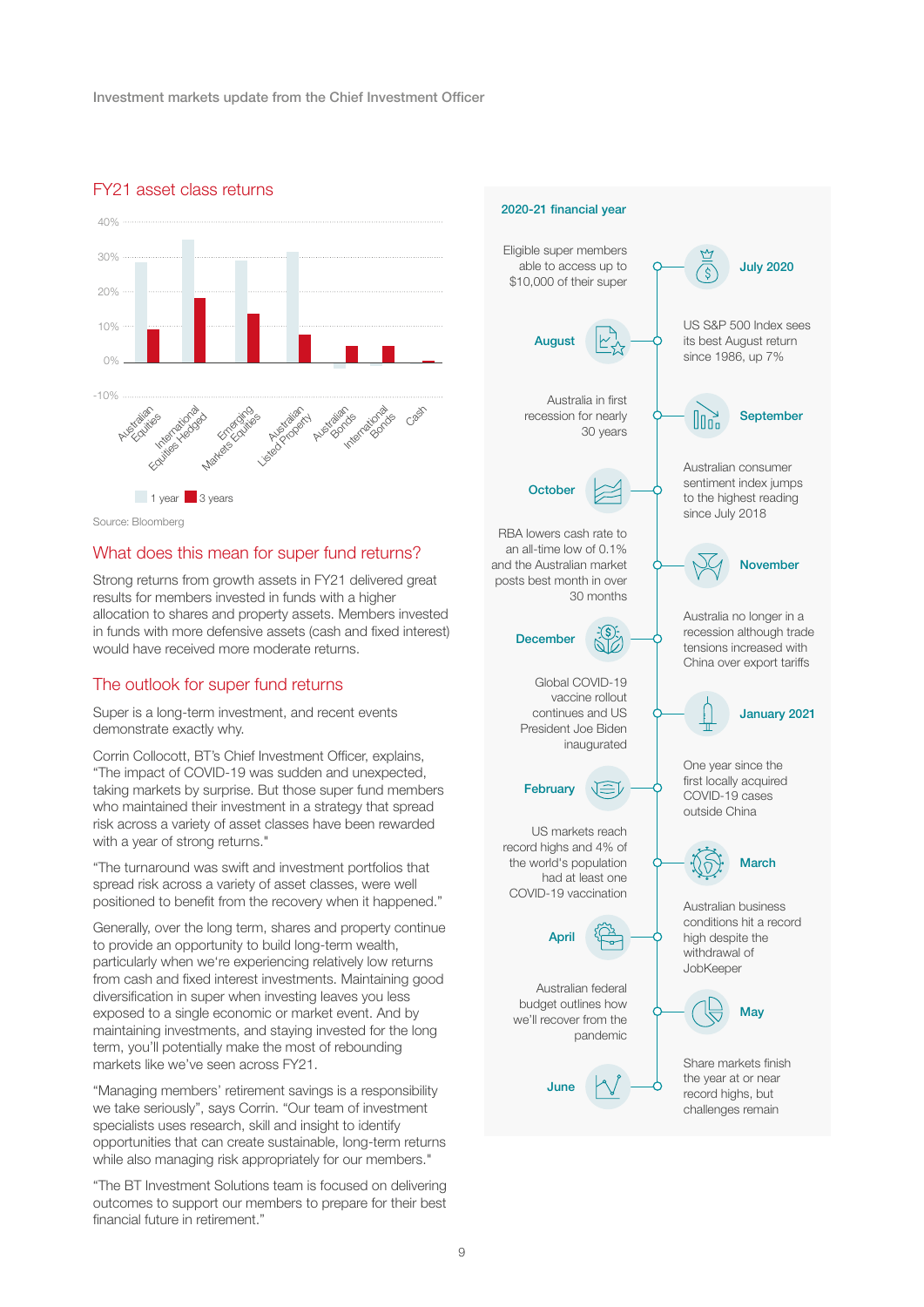# <span id="page-9-0"></span>Structuring your investment portfolio – the right way

Nothing affects your long-term returns more than structuring your portfolio with the right mix of assets.

### So what steps should you take?

The first step is to determine how your money will be invested across different asset classes like shares, property or bonds. Asset values and markets move up and down constantly, so you also need to think about the amount of risk you're prepared to take on and what your overall investment objectives are.

How your portfolio should be structured therefore comes down to a combination of these three things:

- Risk profile are you comfortable with taking risk or do you prefer to play it safe?
- Your investment timeframe when do you need the money for other purposes (like your requirements in retirement)?
- Rebalancing reviewing your investment allocation to make sure it's still doing what you want, and adjusting as needed.

#### Structure your portfolio in line with how you feel about risk

Many people think they need to choose between risky investment options, such as shares and more stable investments like cash or bonds, when constructing their portfolio.

But the truth is, when making decisions about the different types of assets to include in your portfolio, you should first consider the amount of risk you are willing to take.

When you're thinking about risk, consider it in terms of volatility – the severity of the highs and lows you're likely to experience. If you don't think you've got the stomach to endure significant losses after experiencing major gains, then consider including more diversification in your portfolio. When done properly, this can help to build some shock absorbers that can take the heat.

#### Diversify your portfolio

When building your investment portfolio, it's important to think about choosing asset classes which are not correlated with each other. This means you want your portfolio to have assets which move in different directions and at different times. It's these differences that provide stability in your portfolio.

If one of your asset classes performs poorly and your assets are not correlated, then your other asset classes may be performing well – helping to offset the losses of the poor performers. For example, shares and property are what is referred to as 'growth' assets but their market values tend to move differently. When these assets are combined, the overall volatility is typically reduced. You could also include some 'defensive' assets in your portfolio such as bonds and cash to even out the volatility further.

### Downside of diversification

While diversifying your portfolio can help to reduce risk and volatility across a group of investments, it can also limit your returns. This is because your portfolio is more likely to mimic the market average. Not only that, it can be time-consuming given you'll have more investments to manage.

#### Your portfolio investment timeframe

When considering your timeframe, it's really about maximising the chance that your money will be there when you need it. Generally, if you're investing money that you don't need for a long time, then you might consider investing in riskier options such as stocks. If however, you're looking to take your money out in 6 months, you may be better off choosing safe asset classes like cash.

# Let's break this down in more detail

If you're approaching retirement for example, you'll be wanting to start accessing money from your portfolio in a few years. However, most of your investments won't be needed until after you've retired which could be years away. Taking a highly conservative approach with your investments may not deliver the best outcomes as your investment time horizon is likely long enough to withstand the volatility of higher risk assets.

# Reviewing your portfolio

Markets never stay the same so you should regularly review your investment portfolio to check whether changes may be required. To validate that it continues to provide the level of return you're after and at the level of risk you're comfortable with, it's important to regularly review your asset allocation and change it accordingly – this is known as rebalancing. Avoid doing this too often though – around once a year is typically ideal.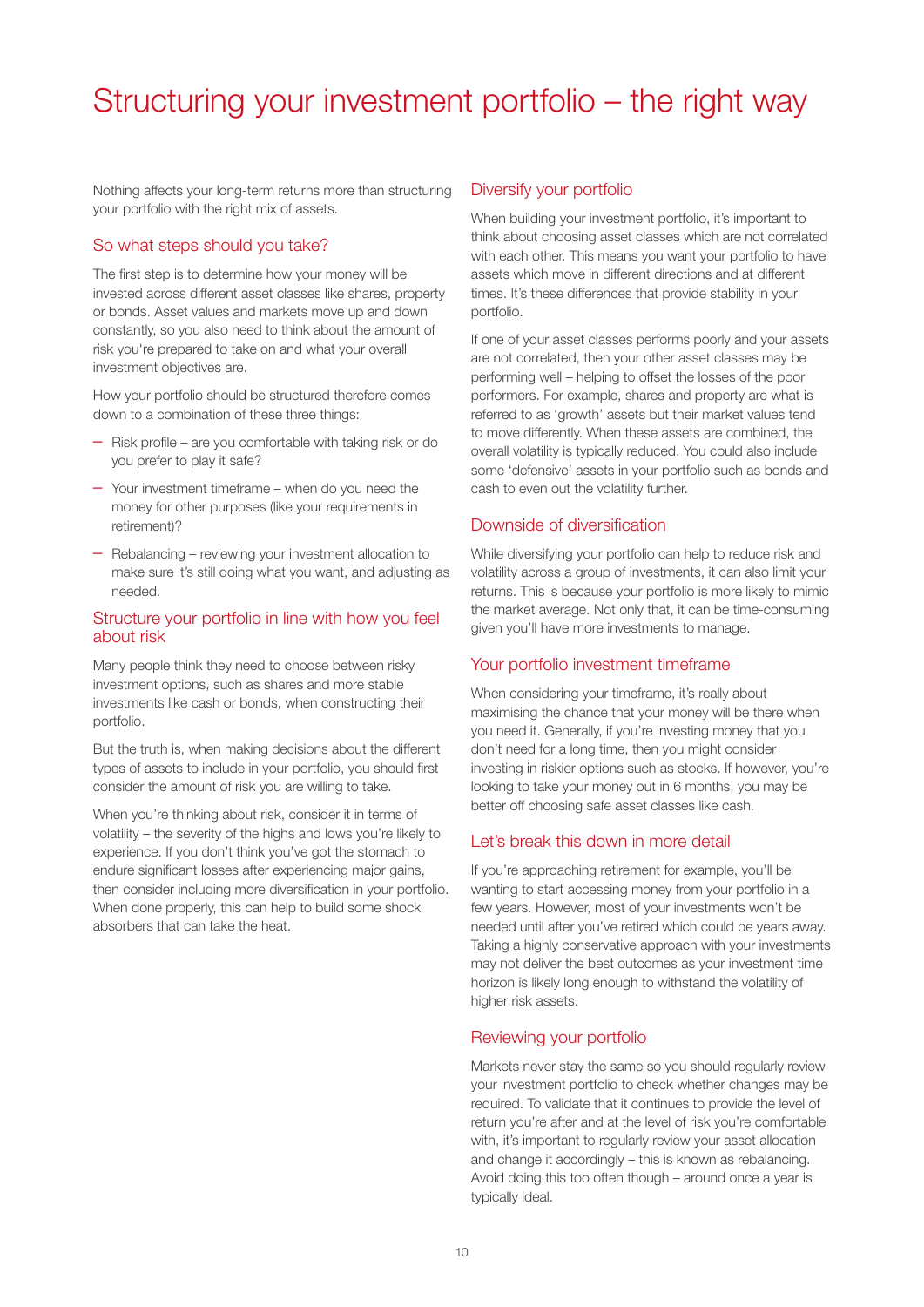# <span id="page-10-0"></span>Bringing value to our members

At Asgard, we place our customers at the centre of everything we do. We're committed to constantly seeking ways to help our customers prepare for their best financial future, and this year was no different.

### Helping members make the most of their super

Understanding super and how it works is key to helping members prepare for their best financial future.

To support our members in making the most of their super, we've expanded our range of online tools and calculators available at [bt.com.au/supercalculators](http://bt.com.au/supercalculators) to include a:

- Super and Retirement Calculator, which helps work out how long super will last in retirement;
- Risk Profiler, to discover the level of investment risk members are comfortable with;
- Small Change Big Savings Calculator, which shows the value of making small contributions to super; and
- First Home Super Saver Calculator, showing how super can help save for a home deposit.

This year we also commenced a series of regular webinars for members, which covered a range of topics including how your super is invested and has performed, planning for retirement, financial wellbeing and super and money issues for women. Members can attend the webinar live, giving them the chance to ask questions, or they can be viewed later at a time that is convenient to them.

We continue to send monthly super updates to members to help them to learn more about how they can make the most of their super, and how to access tools and resources that are available to them.

For members of our employer super plans, our team of Relationship Managers are on hand to answer members' questions and to also guide employers on their super obligations. They've delivered 76 workplace seminars and met one-on-one with over 1,500 members across Australia this year.

### Supporting members in need of extra care

The Asgard Priority Care team supports our vulnerable members with dedicated case management, and extra care. The team's help can be as simple as assistance in filling out forms and untangling processes, to referrals to third party support services. Since the team was established, Asgard Priority Care has helped members impacted by serious illness, financial abuse, family or domestic violence, cognitive impairment, and aging – by giving prioritised support to customers trying to access their super via compassionate grounds, financial hardship and added care during COVID-19, and other life events.

# Everyday discounts helping members save

Asgard members have access to our Benefits Now program, which offers great discounts on movie tickets, holidays, electrical goods and so much more. Members can access Benefits Now through Investor *Online* or by visiting [bt.com.au/benefitsnow.](http://bt.com.au/benefitsnow)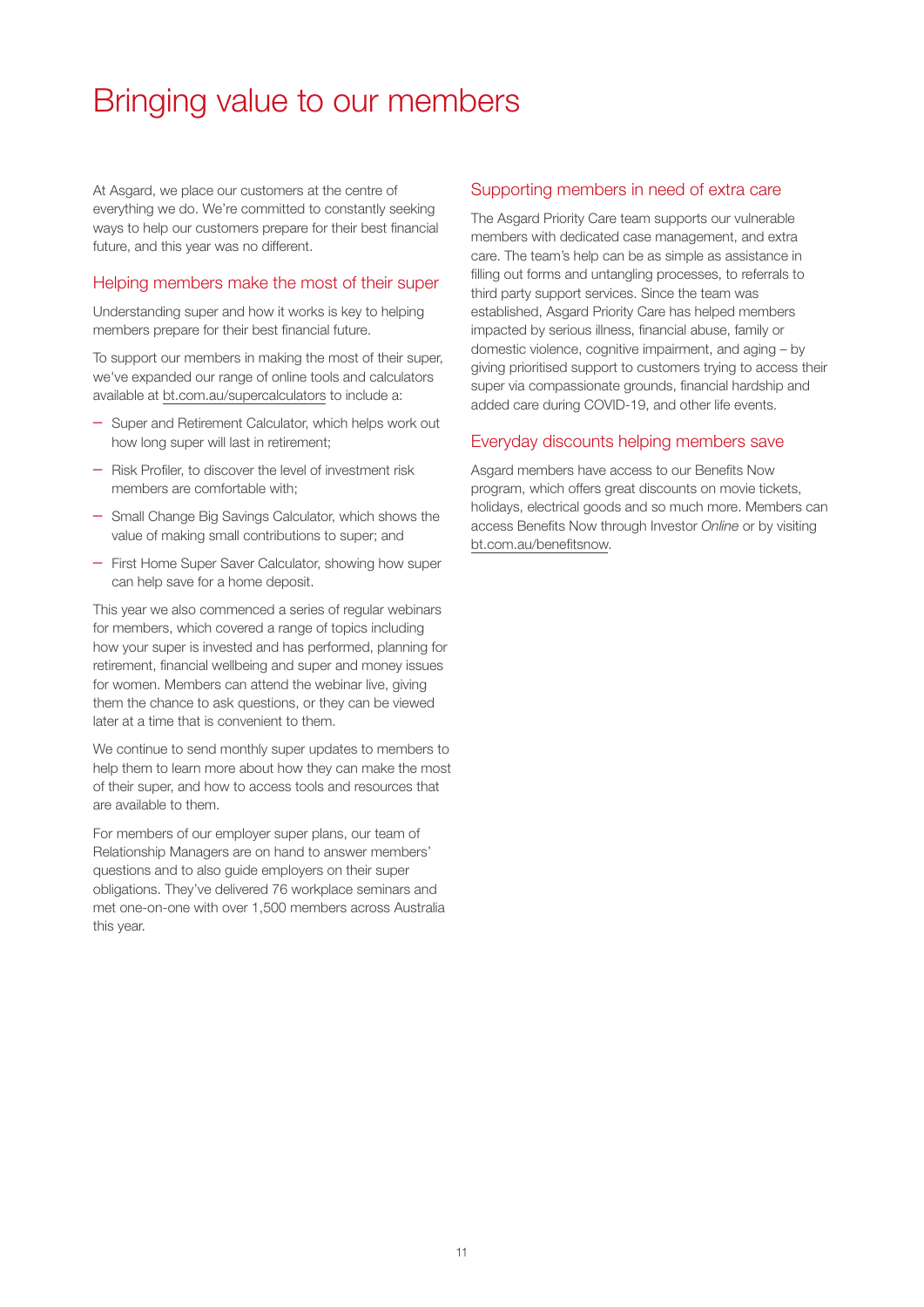# <span id="page-11-0"></span>Recent developments in superannuation and changes to your product

### 1. 2021/22 superannuation thresholds

The superannuation contributions caps and various other superannuation thresholds that apply for 2021/22 financial year are as follows:

|                                                 | 2021/22                |
|-------------------------------------------------|------------------------|
| Concessional contributions cap                  | \$27,5001              |
| Non-concessional contributions cap              | \$110,000 <sup>2</sup> |
| Capital Gains Tax (CGT) cap (lifetime limit)    | \$1,615,000            |
| Government co-contributions                     |                        |
| Maximum co-contribution <sup>3</sup>            | \$500                  |
| Lower threshold                                 | \$41.112               |
| Upper threshold (cut off)                       | \$56,112               |
| Superannuation Guarantee (SG) rate <sup>4</sup> | 10%                    |
| Low rate cap                                    | \$225,000              |

# 2. Pension drawdown rates

The pension drawdown rates that were temporarily reduced by 50% in 2019/20 financial year have been extended to the 2021/22 financial year due to COVID-19.

The table below illustrates the standard minimum pension factors and the temporary reduced rates.

| Age          | <b>Reduced</b><br>minimum rates<br>for 2019/20 -<br>2021/22 | <b>Default</b><br>minimum<br>drawdown<br>rates |
|--------------|-------------------------------------------------------------|------------------------------------------------|
| Under age 65 | 2%                                                          | 4%                                             |
| 65 to 74     | 2.5%                                                        | 5%                                             |
| 75 to 79     | 3%                                                          | 6%                                             |
| 80 to 84     | 3.5%                                                        | 7%                                             |
| 85 to 89     | 4.5%                                                        | 9%                                             |
| 90 to 94     | 5.5%                                                        | 11%                                            |
| 95 or over   | 7%                                                          | 14%                                            |

### 3. Super guarantee increase

The rate of super guarantee increased to 10% from 1 July 2021; the first increase since 1 July 2014. Super guarantee rates will increase incrementally each year until they reach 12% in 2025 as per the table.

| 1 July 2014 - 30 June 2021 | 9.5%  |
|----------------------------|-------|
| 1 July 2021                | 10%   |
| 1 July 2022                | 10.5% |
| 1 July 2023                | 11%   |
| 1 July 2024                | 11.5% |
| 1 July 2025                | 12%   |
|                            |       |

# 4. Removal of eligible rollover funds

Since 1 May 2021, super funds are no longer permitted to transfer super accounts to an eligible rollover fund (ERF). Funds may transfer amounts to the Australian Tax Office (ATO) if it is in the member's best interests.

# 5. Transfer balance cap increase

There is a limit on how much you can transfer to a super income stream where earnings are tax free, known as the transfer balance cap. The general transfer balance cap increased to \$1.7 million from 1 July 2021. You may have a personal transfer balance cap which can differ from the general transfer balance cap due to timing and indexation impacts. You will have a personal transfer balance cap of between \$1.6 million and \$1.7 million, depending on your circumstances.

If your super is in accumulation (savings) phase before 1 July 2021 i.e. you have not started taking a super income stream (pension), then your transfer balance cap will be \$1.7m.

We recommend you refer to the ATO for further information (and your myGov account) or seek professional advice to determine your personal transfer balance cap.

<sup>1</sup> Members with a total super balance less than \$500,000 at the end of the previous financial year can make additional concessional contributions by utilising unused cap amounts accrued from 1 July 2018, for up to five financial years.

<sup>2</sup> If you are under age 67 on 1 July 2021 and satisfy other conditions you may be able to make larger non-concessional contributions over two or three financial years. Once your total super balance has reached \$1.7 million, your non-concessional contribution cap will be nil. Your total super balance is assessed as at 30 June of the previous financial year.

<sup>3</sup> The maximum co-contribution payable is phased out by 3.333 cents for every dollar of total income over the lower threshold, until it reaches zero at the upper threshold.

<sup>4</sup> The SG rate will increase by 0.5% each financial year (10.5% from 1 July 2022 and so on) until it reaches 12% on 1 July 2025.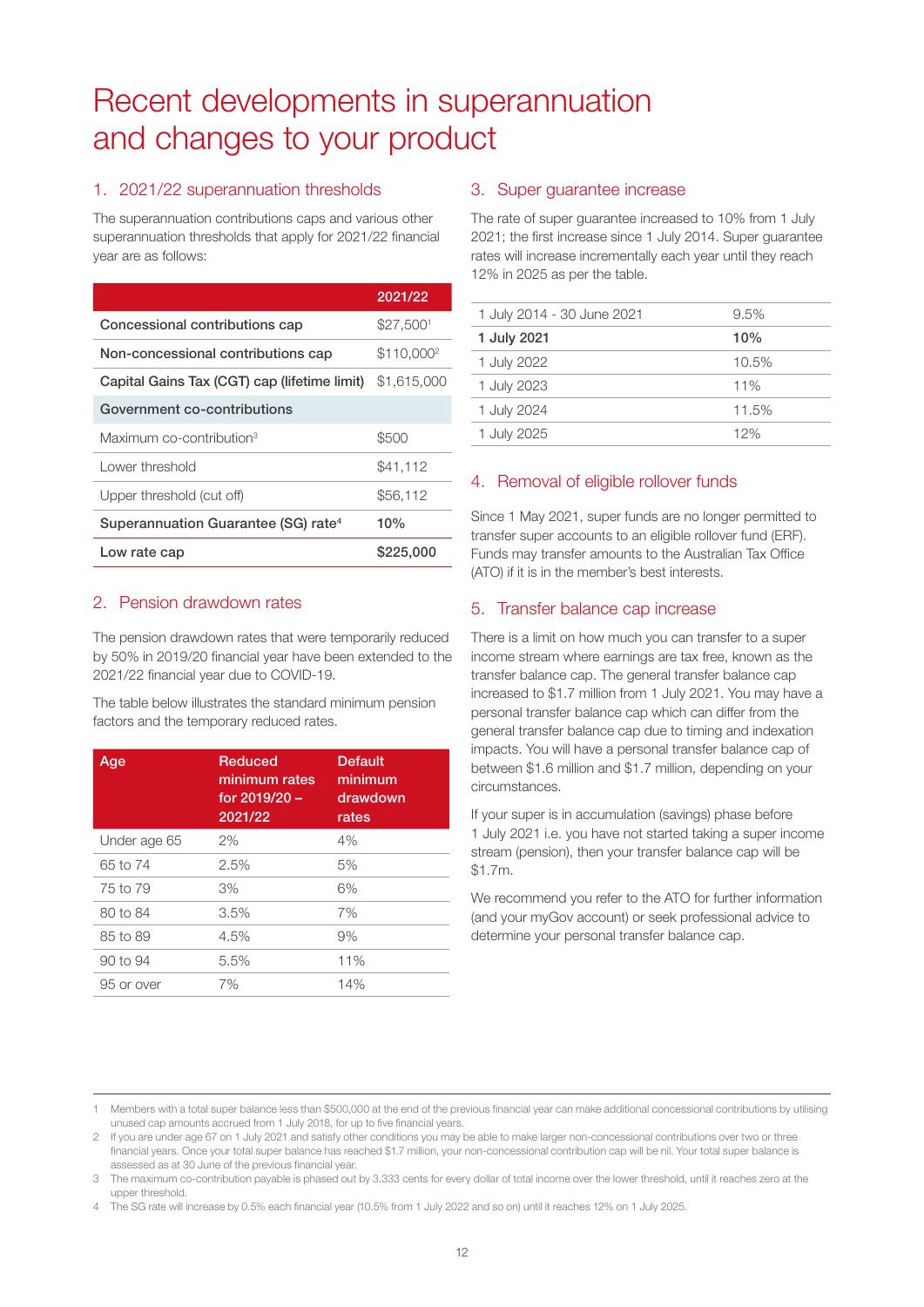#### 6. Bring forward contributions

The government has increased the age at which you can bring-forward non-concessional (after-tax) super contributions. If you are under age 67 at any time in a financial year you may be able to contribute up to three times the annual cap. This change applies to non-concessional contributions made on or after 1 July 2020. The amount you can contribute as a nonconcessional contribution depends on your total super balance (across all funds) as at 30 June of the previous financial year.

#### 7. Penalties for excess concessional contributions

The excess concessional contributions charge in relation to excess concessional contributions made for 2021/22 and later financial years is removed. This means if you make contributions on or after 1 July 2021 that exceed your concessional contributions cap, you will no longer have to pay interest on the increased tax liability due to the inclusion of the excess contributions in your assessable income.

Excess concessional contributions will still be automatically added to your assessable income and taxed at your marginal tax rate, with a 15% tax offset.

#### 8. Recontribution of COVID-19 early super release amounts

If you withdrew an amount from your super account under the COVID-19 early release of super program, you will be able to recontribute these amounts and not have them count towards your non-concessional contribution cap between 1 July 2021 and 30 June 2030.

To have a contribution recognised as a COVID-19 recontribution amount, you must provide your super fund with the *ATO Notice of re-contribution of COVID-19 early release amounts form* either at the time or before the contribution is made to the super fund. You can refer to ato.gov.au for more information.

#### 9. Stapling

Super funds will be 'stapled' to new employees from 1 November 2021 when they change jobs. The changes will 'staple' employees to the first super fund they join unless they explicitly choose to join another. This means when an employee starts a job with a new employer from 1 November, their employer will have to contribute to their existing fund (their 'stapled fund') – if they have one – and if they don't provide instructions to contribute to another super fund.

Employers will have to check with the Australian Taxation Office if their employee has a stapled fund to pay the employee's super guarantee into.

#### 10. Fund comparison and performance

The ATO has launched a YourSuper online comparison tool to help individuals compare MySuper (simple low-cost) products that may best suit their needs. A personalised version is available via your myGov account. MySuper products will also be subject to an annual performance test, and those products that do not meet the benchmarks imposed by the test will be identified in the YourSuper comparison tool and required to notify members. If the product fails to meet the performance test benchmarks for a second consecutive year it will be prohibited from accepting new members.

#### 11.Superannuation transparency in family law

The transparency of superannuation information will be increased in family law property proceedings, leveraging information held by the Australian Taxation Office (ATO).

Under the changes commencing 1 April 2022, parties to a family law property proceeding will be able to apply to the family court to request information about the identity and value of their current or former partner's superannuation assets from the ATO.

The ATO is working with the family law courts to build and access a secure portal through which superannuation information is expected to be requested and disclosed.

#### 12.SMSF membership

From 1 July 2021, the maximum number of allowable members in a self-managed superannuation fund (SMSF) is increased from four to six. This means larger families will be able to include all their family members in their SMSF.

#### 13. Low and middle income tax offset

The low and middle income tax offset (LMITO) will continue for another year (was due to cease on 30 June 2021). The offset is calculated by the ATO when an individual's tax return is submitted. LMITO applies on taxable income up to \$126,000 and is worth up to \$1,080.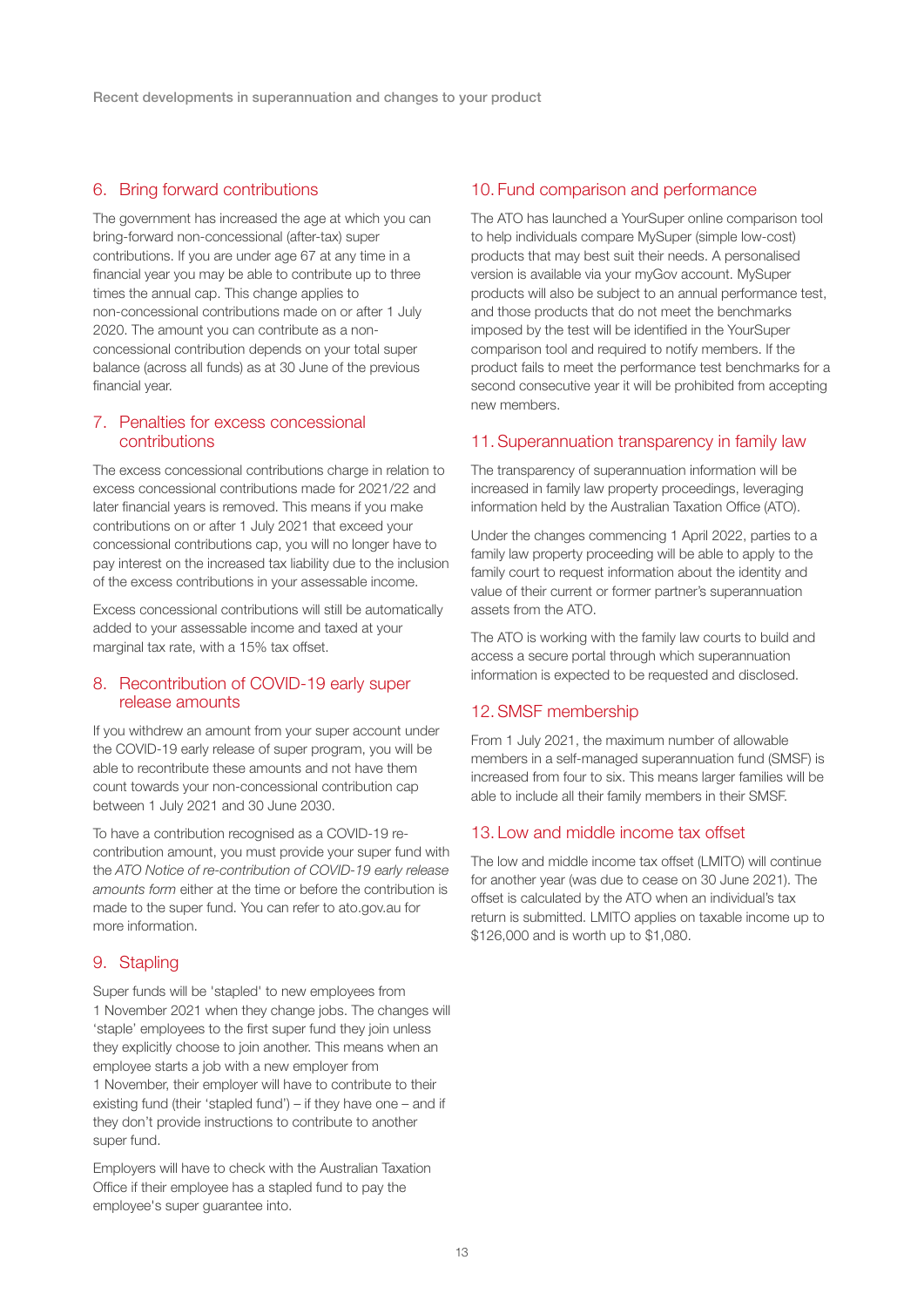# <span id="page-13-0"></span>Proposed changes to superannuation

The following proposed change are not yet law and are subject to change.

#### Federal Budget 2021 proposals from 1 July 2022

#### 1. Removal of the work test requirements

Individuals up to age 74 will be able to make voluntary contributions to their superannuation without having to meet the work test.

Individuals aged 67 to 74 years will still have to meet the work test to make personal deductible contributions.

#### 2. Bring forward contributions

The maximum age to use the bring forward rule to make non-concessional contributions will be increased from 66 to 74.

#### 3. Extending the downsizer scheme to those aged 60 or over

The downsizer scheme, which currently allows people aged 65 or over to make a one-off contribution of up to \$300,000 to their superannuation from the proceeds of the sale of an eligible home, will be extended to individuals aged 60 or over. Other rules governing the scheme will remain unchanged. This includes the home having to be owned for at least 10 years.

#### 4. Increasing the First Home Super Saver Scheme (FHSSS) maximum release amount to \$50,000

The maximum amount of voluntary contributions that can be released from superannuation to pay for the purchase of a first home will be increased from \$30,000 to \$50,000.

This will mean first home buyers will need to make voluntary contributions to superannuation for at least four years to be able to access the maximum \$50,000.

#### 5. Removing the \$450 per month super guarantee eligibility

The current \$450 per month minimum income threshold that applies to employer super guarantee obligations will be removed so employees earning less than \$450 per month will be eligible for super guarantee contributions.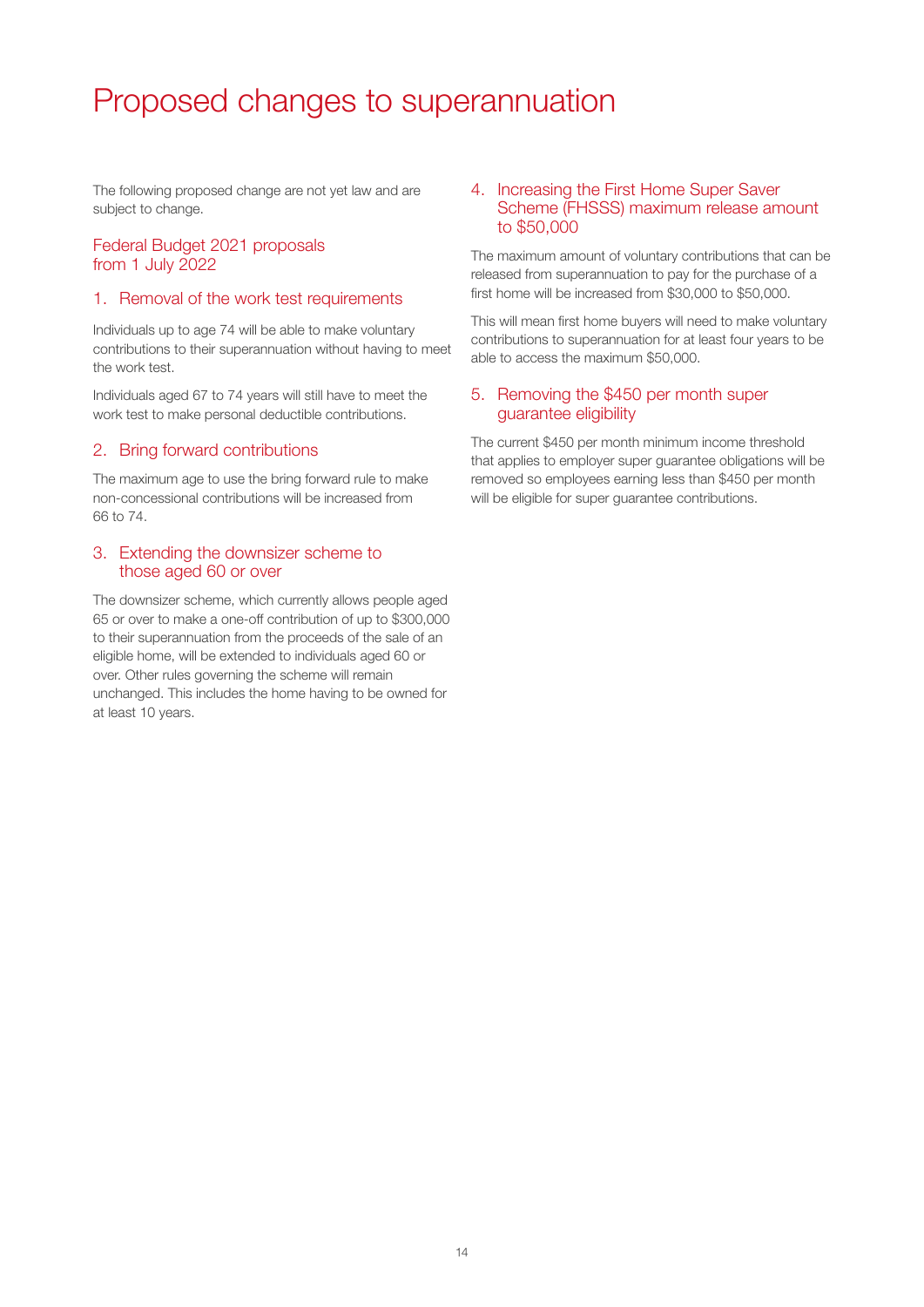# <span id="page-14-0"></span>Asgard Super and Pension changes

#### High Quality Fund ratings awarded to Asgard for 2021

The following super and pension products were awarded the silver '4 Apples – High Quality Fund' ratings by Chant West:

- Asgard Elements
- Asgard eWRAP
- Asgard Infinity eWRAP
- Asgard Employee Super Account
- Asgard Managed Profiles and Separately Managed Accounts – Funds Super/Pension

According to Chant West, funds are awarded a rating from 5 Apples (highest quality fund) to 1 Apple (lowest quality fund). The ratings relate to what they regard as industry best practice and are based on criteria established through their extensive research and consulting in the superannuation industry over more than 20 years<sup>1</sup>.

#### Changes to adviser commissions

Since 30 November 2020, Asgard ceased deducting some types of commissions for financial advisers, with the final payments made in December 2020. This was ahead of the requirement to remove these commissions across the financial services industry by 1 January 2021.

Members would have received a notice with the relevant changes that impacted them. Depending on the account, the changes may have resulted in:

- A lower administration fee
- A reduction in insurance premiums

#### Changes to advice fee consent

From 1 July 2021, ongoing fee arrangements which advisers have in place with their clients will need to be renewed on an annual basis, and advisers must obtain written consent from their clients before any advice fees in relation to the ongoing fee arrangements can be deducted.

- From 13 December 2020 advisers and clients will need to use the advice fee client consent form to request advice fees. Any existing arrangements in place prior to 13 December 2020 must be brought into compliance with the new requirements by 31 May 2022
- Consent will expire on the consent expiry date specified on the Advice fee consent form
- Certain upfront and contribution fees have been removed for some products

#### Design and distribution obligations

The *Treasury Laws Amendment (Design and Distribution Obligations and Product Intervention Powers) Act 2019* came into effect 5 October 2021, with the intention of helping customers obtain financial products that are likely to be suitable for them. We have set out a description of the type of customer who might suit each superannuation and pension product based on their likely objectives, financial situation and needs in a document called a Target Market Determination. The Target Market Determination is available at your relevant product PDS page and at [bt.com.au/TMD](http://bt.com.au/TMD)

#### Change in insurer

Since 1 July 2020, Westpac Life Insurance Services Limited (WLISL) was replaced by AIA Australia Limited (AIA) ABN 79 004 837 861 AFSL 230043 as the new insurer of the Asgard Personal Protection Package. AIA is an award-winning global insurer with over 47 years' experience in Australia, that shares our philosophy of supporting the health and wellbeing of our members.

#### New funds on Asgard eWRAP and Asgard Infinity eWRAP

Over the 2020/21 financial year, 40 new managed funds were added to Asgard eWRAP and Asgard Infinity eWRAP, covering a range of investment strategies.

In addition to this, 134 ASX-listed securities were approved for Asgard Super/Pension members, with over 740 now ready to invest in.

To find out more about these investment options or Asgard eWRAP and Infinity eWRAP, please speak to your adviser or call us on 1800 731 812.

<sup>1</sup> Superannuation is a long-term investment. The government has placed restrictions on when you can access your preserved benefits. The Government has set caps on the amount of money you can add to superannuation each year on a concessionally taxed basis. In addition, the government has set a non-concessional contributions cap. For further details, speak with a financial adviser or visit the ATO website. Awards and ratings are opinions only, are not recommendations and are only one factor to be taken into account when deciding to acquire, dispose or hold interests in the products listed. Awards and ratings are current at the time of publication but are subject to change. These awards and ratings can be view at: [chantwest.com.au/fund-ratings/super](http://chantwest.com.au/fund-ratings/super)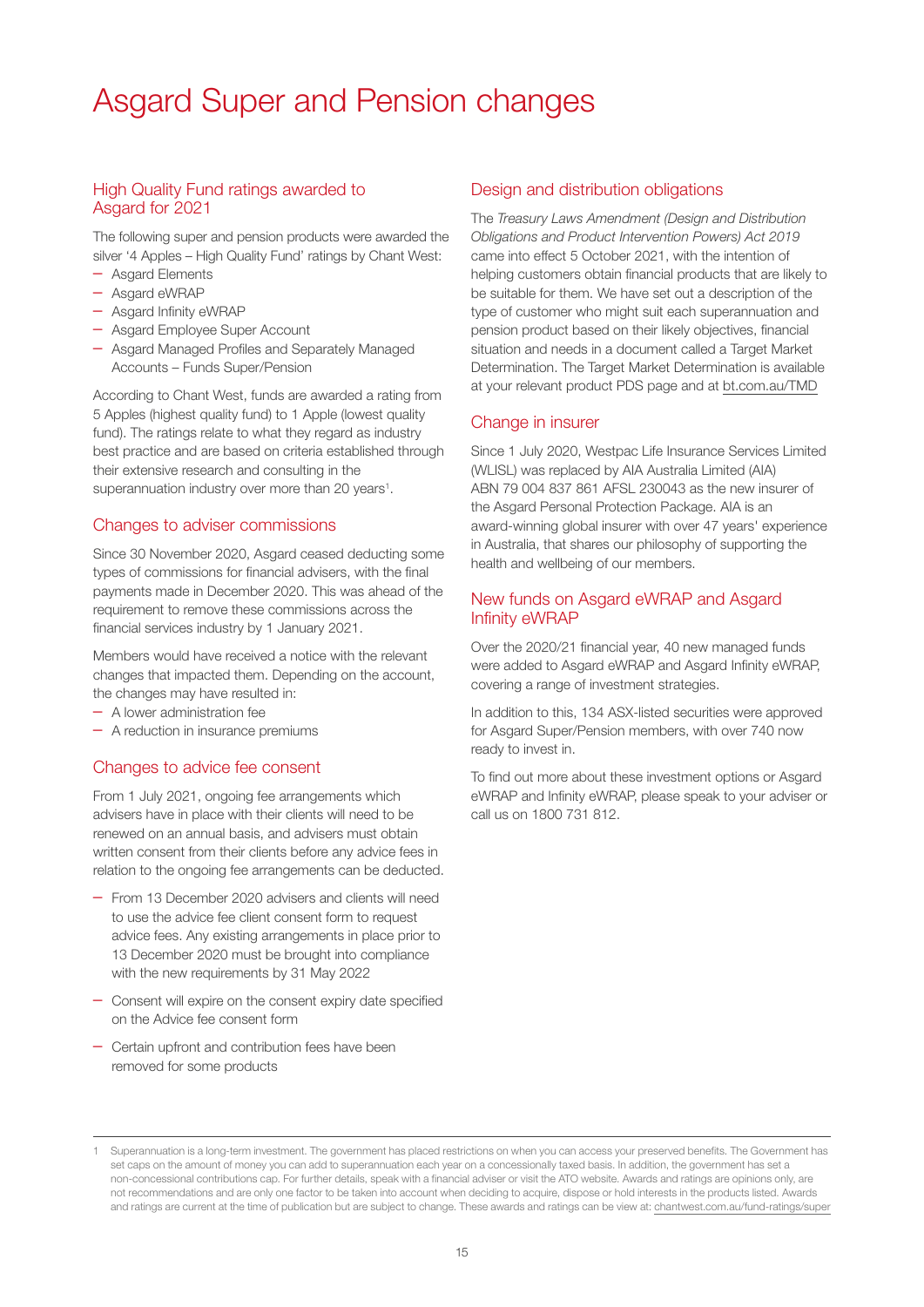### Updated investment return objective of your Asgard MySuper Lifestage Investment Option for AESA members

The table below shows the investment objective for each Asgard MySuper Lifestage Investment Option as at 30 June 2021 for AESA members:

| 1940s<br>$CPI + 1.4\%$ p.a.<br>1950s<br>$CPI + 1.7\%$ p.a.<br>1960s<br>$CPI + 2.4\%$ p.a.<br>1970s<br>$CPI + 3.5\%$ p.a.<br>1980s<br>$CPI + 3.4\%$ p.a.<br>1990s<br>$CPI + 3.4\%$ p.a. | Asgard MySuper Lifestage Investment Option | Investment return objective (over a 10-year period) <sup>1</sup> |
|----------------------------------------------------------------------------------------------------------------------------------------------------------------------------------------|--------------------------------------------|------------------------------------------------------------------|
|                                                                                                                                                                                        |                                            |                                                                  |
|                                                                                                                                                                                        |                                            |                                                                  |
|                                                                                                                                                                                        |                                            |                                                                  |
|                                                                                                                                                                                        |                                            |                                                                  |
|                                                                                                                                                                                        |                                            |                                                                  |
|                                                                                                                                                                                        |                                            |                                                                  |
| $CPI + 3.4\%$ p.a.<br>2000s                                                                                                                                                            |                                            |                                                                  |

1 After fees and taxes

2 In October 2021 we closed the Asgard Employee Super Account (AESA) and transferred members' super balances to BT Super in Retirement Wrap or Asgard Superannuation Account (ASA).

#### Updated Asgard MySuper Lifestage Investment Options indirect costs for AESA members

The table below shows the estimated indirect costs and buy-sell spreads in relation to the year ended 30 June 2021 for AESA members:

| <b>Estimated Indirect Costs<sup>1</sup></b>                    |                                     |                                                      |                                                      |                                               |
|----------------------------------------------------------------|-------------------------------------|------------------------------------------------------|------------------------------------------------------|-----------------------------------------------|
| <b>Asgard MySuper</b><br>Lifestage<br><b>Investment Option</b> | Investment<br>Manager fee<br>$(\%)$ | Estimated<br>performance-<br>related fee $(\%$ p.a.) | Other indirect<br>costs<br>$(% \mathbf{a})$ (% p.a.) | <b>Estimated</b><br>buy-sell spread<br>$(\%)$ |
| 1940s                                                          | 0.50                                | 0.01                                                 | 0.14                                                 | 0.32                                          |
| 1950s                                                          | 0.50                                | 0.01                                                 | 0.14                                                 | 0.32                                          |
| 1960s                                                          | 0.50                                | 0.00                                                 | 0.13                                                 | 0.32                                          |
| 1970s                                                          | 0.50                                | 0.00                                                 | 0.11                                                 | 0.32                                          |
| 1980s                                                          | 0.50                                | 0.00                                                 | 0.11                                                 | 0.32                                          |
| 1990s                                                          | 0.50                                | 0.00                                                 | 0.11                                                 | 0.32                                          |
| 2000s                                                          | 0.50                                | 0.00                                                 | 0.11                                                 | 0.32                                          |

1 Estimated indirect costs are an estimate to the 12 months to 30 June 2021. Performance-related fees are not a representation of likely future performance. The actual performance-related fees will depend on the performance of the relevant investment managers, so are likely to vary from this estimate.

2 In October 2021 we closed the Asgard Employee Super Account (AESA) and transferred members' super balances to BT Super in Retirement Wrap or Asgard Superannuation Account (ASA).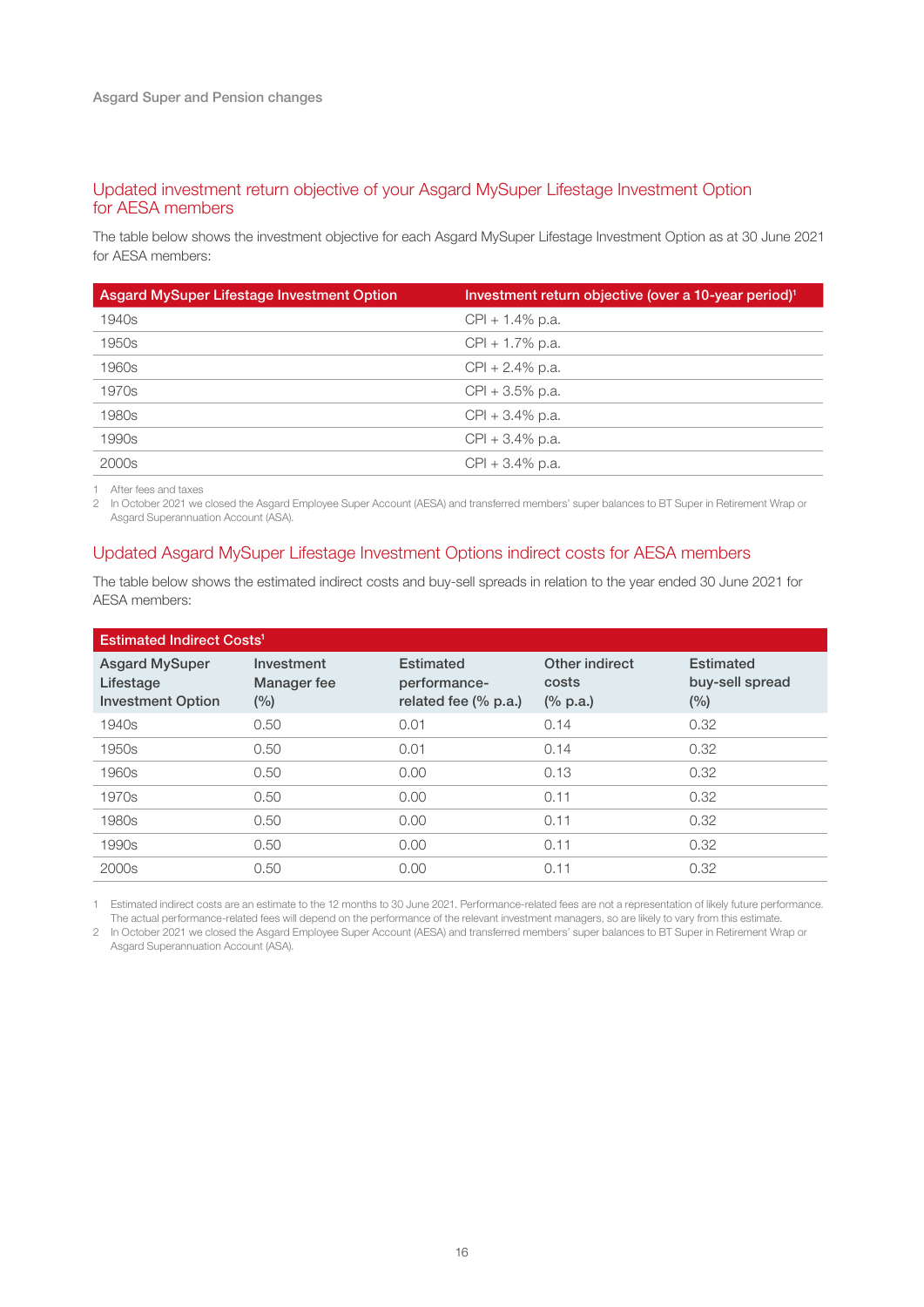# <span id="page-16-0"></span>Understanding your investment

### Asgard Infinity eWRAP

Asgard Infinity eWRAP offers a fully customisable eWRAP account that allows you to wrap all of your super/pension investments (managed investments, shares, term deposits and cash) and insurance (super only) into one account.

You have the flexibility to add (or remove) optional features to your core account as your needs change, and you only pay for the features you need. Asgard Infinity eWRAP consolidates all transaction reporting to provide you with continuous, online access to account information via Investor *Online*.

### Asgard eWRAP and Asgard Open eWRAP

Asgard eWRAP and Asgard Open eWRAP enables you to wrap all your superannuation investments into the one simple superannuation or pension account. You get access to our extensive range of wholesale managed investments, term deposits, a wide range of shares listed on the Australian Securities Exchange (ASX) and a transaction account.

#### Asgard Managed Profiles and Separately Managed Accounts – Funds

Depending on the investment option you select, Managed Profiles or Separately Managed Accounts, you have access to a wide range of managed investment and shares.

Managed Profiles allows you to design your own investment profile by providing you access to a wide range of wholesale managed investments, term deposits, and a broad range of securities listed on the ASX.

Separately Managed Accounts – Funds (SMA – Funds) offers you a selection of five pre-set portfolios of managed investments. The five portfolios are tailored to meet specific risk tolerance levels, depending on whether you're a cautious investor or whether you're willing to take greater risks for a higher return on your money. Your investments in the SMA – Funds are directly invested into the equivalent Advance Diversified Multi-blend fund.

The investment objectives and strategies of the SMA – Funds portfolios are summarised in the following table.

| <b>Asgard SMA</b><br>- Funds portfolio | <b>Investment objectives</b>                                                                                                                                                                                                 | <b>Strategy</b>                                                                                                                                                                                                                                                                                                                                                                                                                            |
|----------------------------------------|------------------------------------------------------------------------------------------------------------------------------------------------------------------------------------------------------------------------------|--------------------------------------------------------------------------------------------------------------------------------------------------------------------------------------------------------------------------------------------------------------------------------------------------------------------------------------------------------------------------------------------------------------------------------------------|
| Defensive                              | To provide secure income<br>with a low risk of capital loss<br>over the short to medium<br>term with some capital<br>growth over the long term.                                                                              | The fund invests in a diverse mix of assets with a majority (about<br>70%) in the defensive assets of cash and fixed income, and a<br>modest investment (about 30%) in growth assets such as shares.<br>The fund's exposure to these asset classes will be obtained<br>primarily by investing directly into our sector specific funds. The<br>fund may also hold assets directly including derivatives, currency<br>and other unit trusts. |
| Moderate                               | To provide relatively stable<br>total returns (before fees and<br>taxes) over the short to<br>medium term, with some<br>capital growth over the long<br>term through a diversified<br>mix of growth and defensive<br>assets. | The fund invests in a mix of defensive assets (around 50%) such<br>as cash and fixed interest and growth assets (around 50%) such<br>as shares and property. The fund's exposure to these asset<br>classes will be obtained primarily by investing directly into our<br>sector specific funds. The fund may also hold assets directly<br>including derivatives, currency and other unit trusts.                                            |
| Balanced                               | To provide moderate to high<br>total returns (before fees and<br>taxes) over the medium term<br>from a combination of<br>capital growth and income<br>through a diversified mix of<br>growth and defensive<br>assets.        | The fund invests in a diverse mix of assets with both income-<br>producing assets (around 30%) of cash and fixed interest, and<br>growth assets (around 70%) including shares and property. The<br>fund's exposure to these asset classes will be obtained primarily<br>by investing directly into our sector specific funds. The fund may<br>also hold assets directly including derivatives, currency and other<br>unit trusts.          |

# SMA – Funds objectives and strategy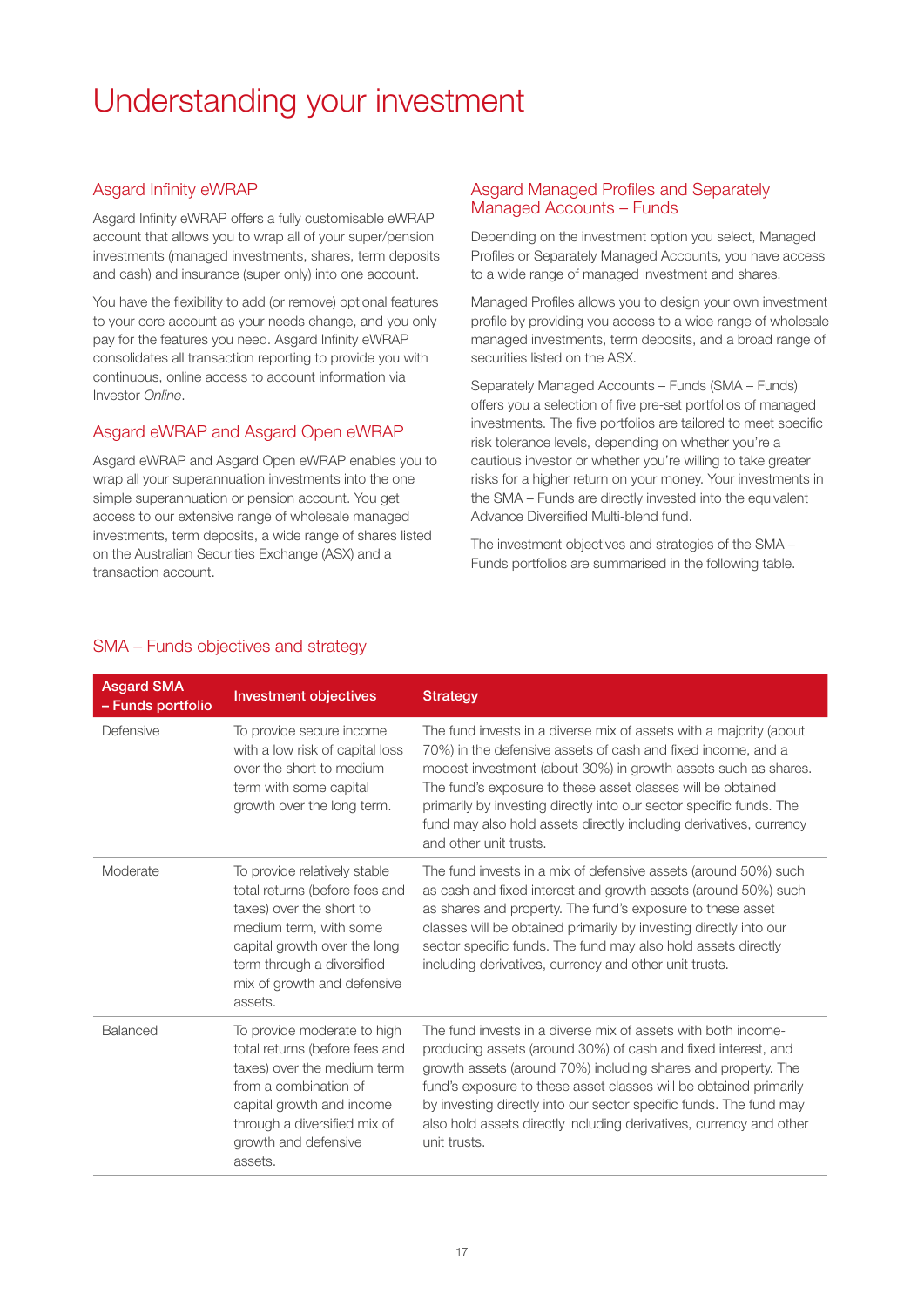| <b>Asgard SMA</b><br>- Funds portfolio | <b>Investment objectives</b>                                                                                                                                                                          | <b>Strategy</b>                                                                                                                                                                                                                                                                                                                                                                                                                                                                                                             |
|----------------------------------------|-------------------------------------------------------------------------------------------------------------------------------------------------------------------------------------------------------|-----------------------------------------------------------------------------------------------------------------------------------------------------------------------------------------------------------------------------------------------------------------------------------------------------------------------------------------------------------------------------------------------------------------------------------------------------------------------------------------------------------------------------|
| Growth                                 | To provide moderate to high<br>total returns (before fees and<br>taxes) over the medium to<br>long term largely through<br>capital growth by investing<br>in a mix of growth and<br>defensive assets. | The fund invests in a diverse mix of assets with an emphasis<br>(about 85%) on the growth oriented assets of Australian and<br>international shares, and investment (about 15%) in the defensive<br>assets of cash and fixed interest providing some income and<br>stability of returns. The fund's exposure to these asset classes will<br>be obtained primarily by investing directly into our sector specific<br>funds. The fund may also hold assets directly including derivatives,<br>currency and other unit trusts. |
| <b>High Growth</b>                     | To provide superior total<br>returns (before fees and<br>taxes) over the long term<br>through capital growth<br>by investing primarily in<br>growth assets.                                           | The fund invests primarily in growth assets such as Australian and<br>international shares and property. The fund's exposure to these<br>asset classes will be obtained primarily by investing into our sector<br>specific funds. The fund may also hold assets directly including<br>derivatives, currency and other unit trusts.                                                                                                                                                                                          |

#### Asgard Elements

Asgard Elements offers you the opportunity to invest with some of the most recognised investment brands in the industry at a low cost. The Elements investment menu provides investors with a smaller, concentrated menu of diversified and sector specific multi-blend options (known as multi-manager funds) and a range of discretionary investments (known as single-manager funds) that have been selected against rigorous criteria to ensure they're of the highest quality.

### Closure of Asgard Employee Super Account

We have made an important change for members invested in an Asgard Employee Super Account (AESA) to ensure we support them today and in the future. With effect from October 2021 we have transferred AESA members' super balances to BT Super or Asgard Superannuation Account (ASA) and AESA has been closed.

Members invested in the Asgard Employee Super MySuper Lifestage investment option were transferred to BT Super and members invested in the Asgard Managed Profiles and Separately Managed Accounts continue to remain invested in these funds, however as members of ASA.

BT Super is a product within the BT superannuation fund known as Retirement Wrap. The trustee of Retirement Wrap is BT Funds Management Limited, which is part of the Westpac Group. BT Funds Management Limited is also the trustee of AESA.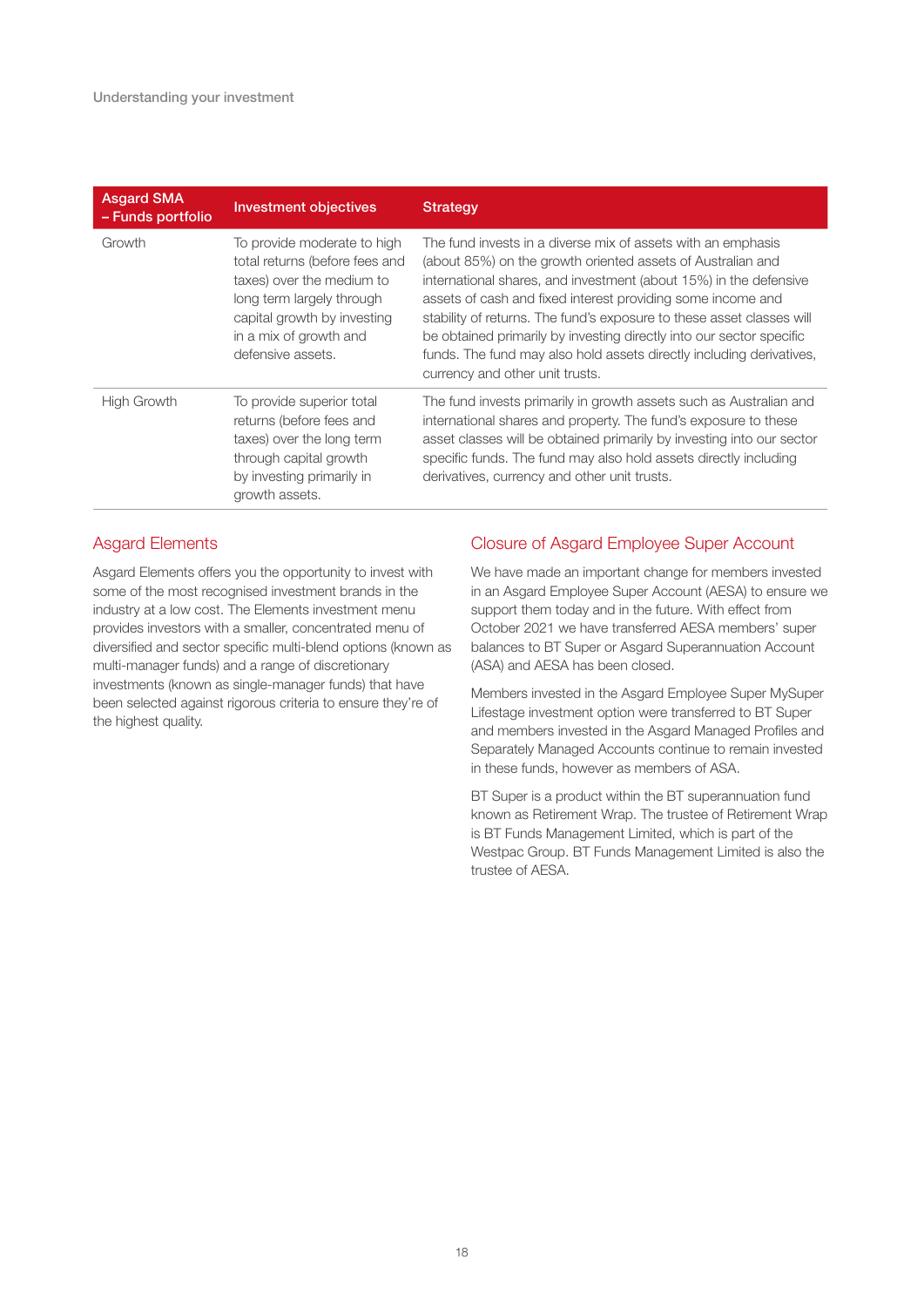# Performance information

### <span id="page-18-0"></span>Combining your super

One of the biggest advantages of combining your super accounts is the potential savings in fees. If you're paying fees on multiple accounts, you can reduce the amount of fees you pay by reducing the number of super funds you have.

Another advantage of consolidating your super is less paperwork. Having one super account means you only have one set of paperwork to manage. This could make it easier to keep on top of your super and understanding exactly how it is performing.

With Asgard, consolidating your super is easy. If you have multiple super funds and would like to consolidate now, login to Investor *Online* and select the 'Combine your super' tab today.

### Contributing to your super via the BPAY® payment facility

BPAY is a quick and easy way for you to make deposits directly into your Asgard account. All you need is your customer reference number and the relevant Biller Code.

Depending on what type of contribution you're making, there are different Biller Codes that apply when using BPAY.

| <b>Contribution type</b>                       | <b>Biller</b> code |
|------------------------------------------------|--------------------|
| Personal deducted contributions                | 66043              |
| Personal undeducted contributions              | 66050              |
| Salary sacrifice contributions                 | 66027              |
| Employer super quarantee (SG)<br>contributions | 66019              |
| Spouse contributions                           |                    |

Note: by using a Biller Code to make a BPAY deposit, you acknowledge that you've received underlying disclosure document for the managed investments and cash products in your account (including information about significant events or matters affecting them) electronically on Investor *Online*. You can access these documents via the 'PDS' menu option on the Investor *Online* homepage.

### Performance as at 30 June 2021

For actual performance of your Asgard Super/Pension account, please refer to your Investor Report for the period ending 30 June 2021 which was issued to you in July.

For more recent performance information, you can access Investment Monthly performance tables on Investor *Online* [investoronline.info](http://investoronline.info) under Information > Performance tables.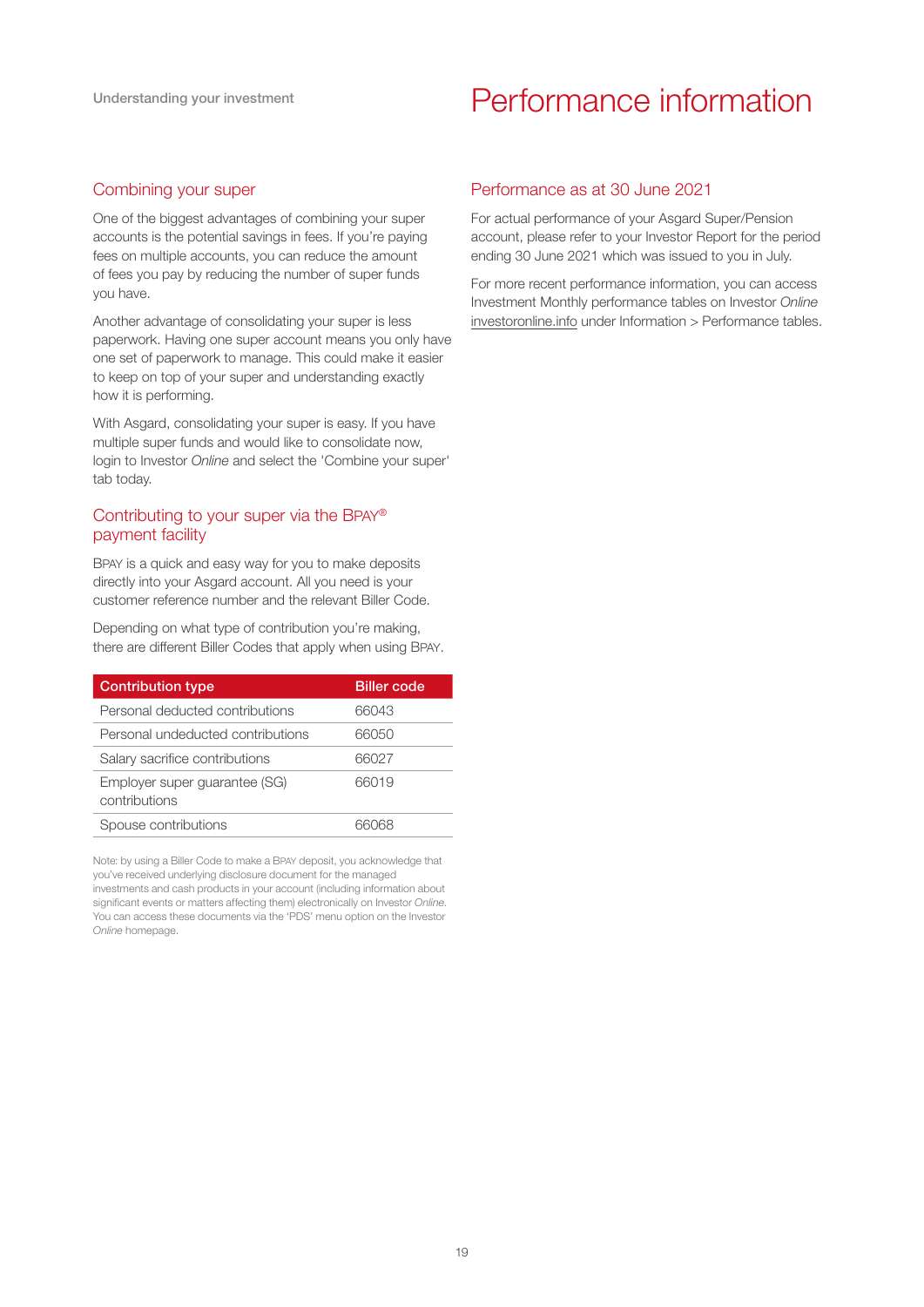# <span id="page-19-0"></span>Investment information

#### Investment choice

Through Asgard, you have access to an extensive range of investment options, such as managed investments and shares. For the list of investment choices available for each product, please refer to the relevant Product Disclosure Statement (PDS) available through Investor *Online* or speak to your financial adviser. Alternatively, you can call us on 1800 998 185.

#### Investment strategy and objectives

When selecting a managed investment, we take into consideration the quality of the investment manager's business, stability of its investment team, past performance and investment management process before selecting investment options.

We do not take into account labour standards or environmental, social or ethical considerations in selecting, retaining or realising investments. However, the various investment managers of the managed investments available may have their own policy on the extent to which labour standards or environmental, social or ethical considerations are taken into account when making investment decisions.

For further information on a specific managed investment held in your account, including its investment strategy, objectives and asset allocation, please refer to the underlying disclosure document for that investment option, accessible through Investor *Online*. You may also obtain a copy of these disclosure documents free of charge from your financial adviser or us.

#### Asset allocations

We provide you with detailed information on the asset allocations of the investments in the accounts. You can access the Investment Monthly asset allocation tables as at 30 June 2021 via Investor *Online* under Information > Performance tables.

#### Earnings paid to your account

Earnings, in the form of capital growth, income distributions or dividends, received from your investments are credited to your account. Your investment earnings will depend on the performance of the investments you choose and the amount of money invested in each.

All gains and losses are reflected through changes in the value of your investments. We credit all dividend or distribution payments from your investments to your transaction account when they're received.

#### Investment managers

The investment options we offer are managed by the following investment managers:

| Aberdeen Standard Investments Australia Limited     |
|-----------------------------------------------------|
| Acadian Asset Management                            |
| Advance Asset Management Limited                    |
| Allan Gray Australia Pty Limited                    |
| AllianceBernstein Australia Limited                 |
| Alphinity Investment Management Pty Limited         |
| <b>AMP Capital Investors Limited</b>                |
| AMP Capital Investors Limited No. 2                 |
| Antares Capital Partners Limited                    |
| Antipodes Partners Limited                          |
| APN Funds Management Limited                        |
| <b>AQR Capital Management Llc</b>                   |
| Ardea Investment Management Pty Ltd                 |
| Atlas Infrastructure (Australian) Pty Ltd           |
| Atrium Investment Management Pty Limited            |
| Ausbil Investment Management Limited                |
| Australian Ethical Investment Limited               |
| Australian Unity Funds Management                   |
| AXA Investment Managers Asia (Singapore) Limited    |
| <b>Barwon Investments Partners</b>                  |
| Bennelong Funds Management Limited                  |
| Bentham Asset Management Pty Limited                |
| <b>BlackRock IM Aust Limited (Barclays)</b>         |
| BlackRock Investment Management (Australia) Limited |
| BNP Paribas Asset Management Australia Limited      |
| BT Funds Management Limited                         |
| BT Funds Management No.2 Limited                    |
| Capital International Inc                           |
| Celeste Funds Management Limited                    |
| Challenger Retirement & Investment Services Limited |
| Charter Hall Direct Property Management Limited     |
| Charter Hall Property Securities Management Limited |
| Colchester Global Investors (Singapore) PTE Limited |
| Colonial First State Fund Managers Limited          |
| Cromwell Property Securities Limited                |
| Dimensional Fund Advisor Aust Limited               |
| <b>DNR Capital Pty Limited</b>                      |
| Eley Griffiths Group Limited                        |
| Ellerston Capital Limited                           |
|                                                     |

EQT Funds Management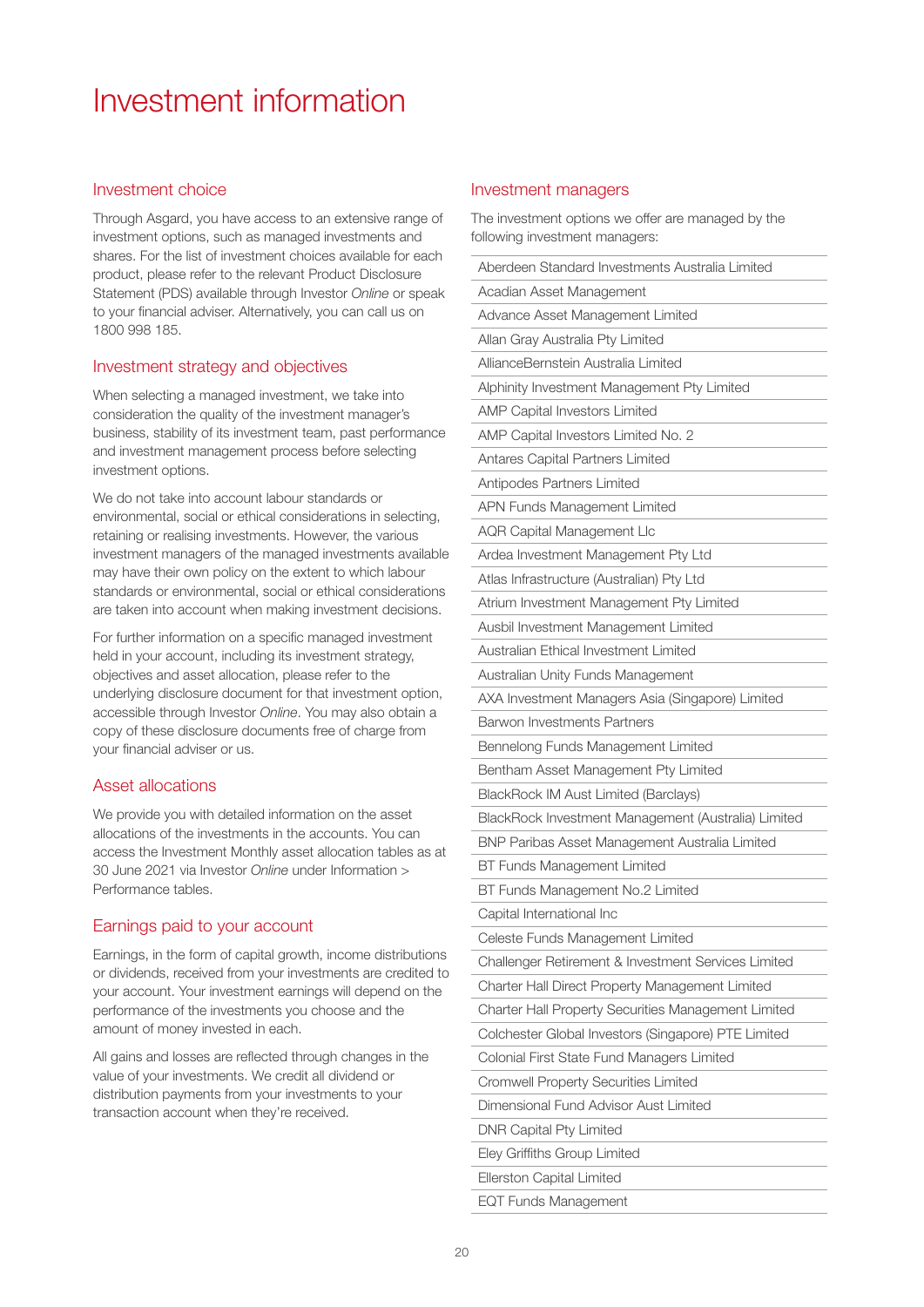| Fairlight Asset Management Pty Limited              | Novaport Capital Pty Limited                     |
|-----------------------------------------------------|--------------------------------------------------|
| <b>Fairview Equity Partners Limited</b>             | OC Funds Management Pty Limited                  |
| Fiducian Portfolio Services Limited                 | OnePath Funds Management Limited                 |
| FIL Investment Management (Australia) Limited       | Orbis Investment Management Limited              |
| Franklin Templeton Investments Australia Limited    | Pan-Tribal Asset Management Pty Limited          |
| Freehold Investment Management                      | Paradice Investment Management Pty Limited       |
| <b>GQG Partners LLC</b>                             | Partners Group                                   |
| Greencape Capital Pty Limited                       | Pendal Institutional Limited                     |
| <b>GSFM Responsible Entity Services Limited</b>     | Pengana Capital Limited                          |
| <b>GMO</b> Australia                                | Perennial Investment Partners Limited            |
| Hyperion Asset Management Limited                   | Perpetual Funds Management Limited               |
| Intermede Investment Partners                       | PIMCO Australia Pty Limited                      |
| Invesco Asset Management Australia Limited          | Pinebridge Investments LLC                       |
| InSync Funds Management                             | Pinnacle Fund Services Limited                   |
| <b>Investors Mutual Asset Management</b>            | Platinum Investment Management Limited           |
| <b>IOOF Investment Services Limited</b>             | Plato Investment Management Limited              |
| iPac Asset Management Limited                       | Platypus Asset Management Pty Limited            |
| Ironbark Asset Management (Funds Services) Limited  | PM Capital Limited                               |
| JamiesonCooteBonds Pty Limited                      | Prime Value Asset Management Limited             |
| Janus Henderson Investors (Australia)               | Pyrford International Limited                    |
| Institutional Funds Management Limited              | Quay Global Investors Pty Limited                |
| JPMorgan Asset Management (Australia) Limited       | <b>Quest Asset Partners</b>                      |
| K2 Asset Management Limited                         | <b>RARE Infrastructure Limited</b>               |
| Kaptream Capital Pty Limited                        | <b>Resolution Capital Limited</b>                |
| Lazard Asset Management Pacific Co                  | Robeco Hong Kong Limited                         |
| Legg Mason Asset Management Australia Limited       | Russell Investment Management Limited            |
| Lenox Capital Partners Pty Limited                  | Schroder Investment Management Australia Limited |
| Macquarie Investment Management Australia Limited   | SG Hiscock & Company Limited                     |
| Macquarie Investment Management Global Limited      | Smarter Money Investments Pty Limited            |
| Macquarie Professional Series                       | Solaris Investment Management                    |
| Magellan Asset Management                           | State Street Global Advisors Australia Limited   |
| MAN Investments Australia Limited                   | Specialised Private Capital Limited              |
| Maple-Brown Abbott Limited                          | T. Rowe Price Australia Limited                  |
| <b>Metrics Credit Partners</b>                      | Talaria Asset Management Limited                 |
| Merlon Capital Partners Pty Limited                 | Tribeca Investment Partners Pty Limited          |
| MFS International Australia Pty Limited             | UBS Asset Management (Australia) Limited         |
| <b>MLC Investments Limited</b>                      | Vanguard Investments Australia Limited           |
| Montgomery Investment Management Pty Limited        | Vertium Asset Management Pty Limited             |
| Morningstar Investment Management Australia Limited | Watermark Funds Management Pty Limited           |
| Munro Partners Mutual Limited                       | Wavestone Capital Pty Limited                    |
| Nanuk Asset Management Pty Limited                  | Yarra Funds Management Limited                   |
| Nikko AM Limited                                    | Zurich Investment Management Limited             |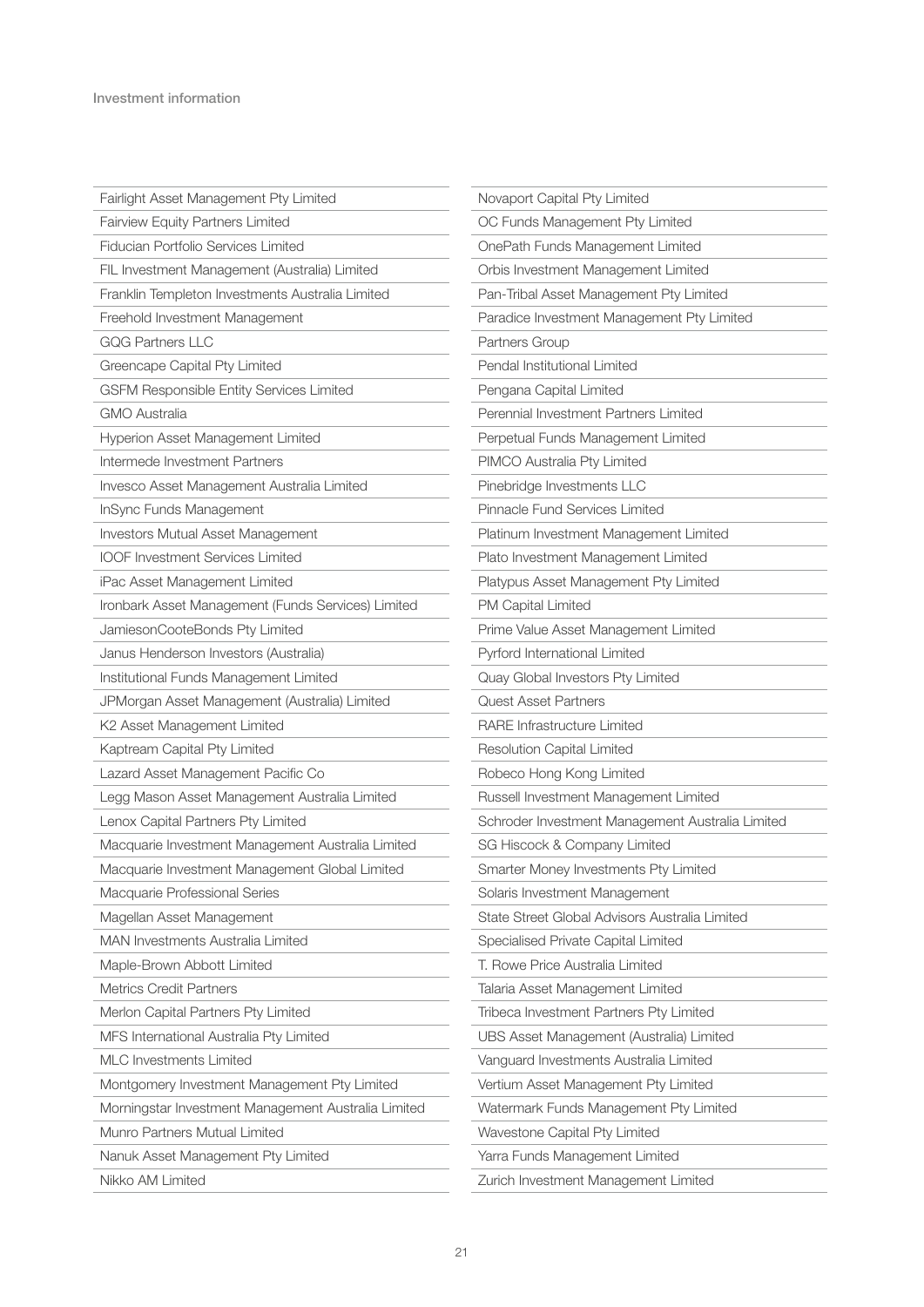#### Investments exceeding 5%

The following investments exceeded 5% of the accounts' total assets.

As at 30 June 2021, the value of members':

- Transaction accounts, which are invested in one or more underlying bank accounts at Westpac Banking Corporation, represents 6.0% of the total assets in Asgard Independence Plan – Division 2,
- Units in the BT Institutional Conservative Outlook PST, represents 12.8% of the total assets in Asgard Independence Plan – Division 2,
- Units in managed funds and ETFs managed by Vanguard Investments Australia represents 8.5% of the total assets of Asgard Independence Plan – Division 2,
- Units in managed funds and ETFs managed by BlackRock Investment Management (Australia) represents 8.4% of the total assets of Asgard Independence Plan – Division 2, and
- Units in managed funds managed by Advance Asset Management, represents 11.2% of the total assets of Asgard Independence Plan – Division 2

The above values are accurate as at 30 June 2021, but will continue to change over time. There are no other combinations of investments that the Trustee knows or ought reasonably to know are invested, directly or indirectly, in a single enterprise or single group of associated enterprises and that have a combined value in excess of 5% of the total assets of Asgard Super/Pension as at 30 June 2021.

### How risk is measured

The level of risk, or Standard Risk Measure, for each investment option is based on an estimate of the number of negative annual returns that may be experienced over any 20-year period as shown in the table.

| <b>Standard Risk Measure</b> |                   | <b>Estimated number of</b>                         |
|------------------------------|-------------------|----------------------------------------------------|
| <b>Risk</b><br>band          | <b>Risk label</b> | negative annual returns<br>over any 20-year period |
| 1                            | Very low          | $\overline{1}$ ess than 0.5                        |
| $\overline{2}$               | l ow              | $0.5$ to less than 1                               |
| 3                            | Low to medium     | 1 to less than 2                                   |
| $\overline{4}$               | Medium            | 2 to less than 3                                   |
| 5                            | Medium to high    | 3 to less than 4                                   |
| 6                            | High              | 4 to less than 6                                   |
| 7                            | Very high         | 6 or greater                                       |

The Standard Risk Measure is based on industry guidance to allow members to compare investment options that are expected to deliver a similar number of negative annual returns over any 20-year period. The Standard Risk Measure allows you to compare the level of risk of investment options within Asgard Super/Pension as well as other investment options available through other super funds.

When comparing the level of risk of investment options, it's important to take into consideration the investment option's investment objective, investment strategy and the strategic asset allocation.

The Standard Risk Measure is not a complete assessment of all forms of investment risk, for example it does not detail what the size of the negative return may be or the potential for a positive return to be less than the return you require to meet your investment objectives. It also does not take into consideration the impact of administration fees and tax on the likelihood of a negative return. You should ensure you are comfortable with the risks and potential losses associated with the investment options you choose to invest in. For information on the methodology used in the calculation of the Standard Risk Measure, please refer to your relevant Investment Options Booklet.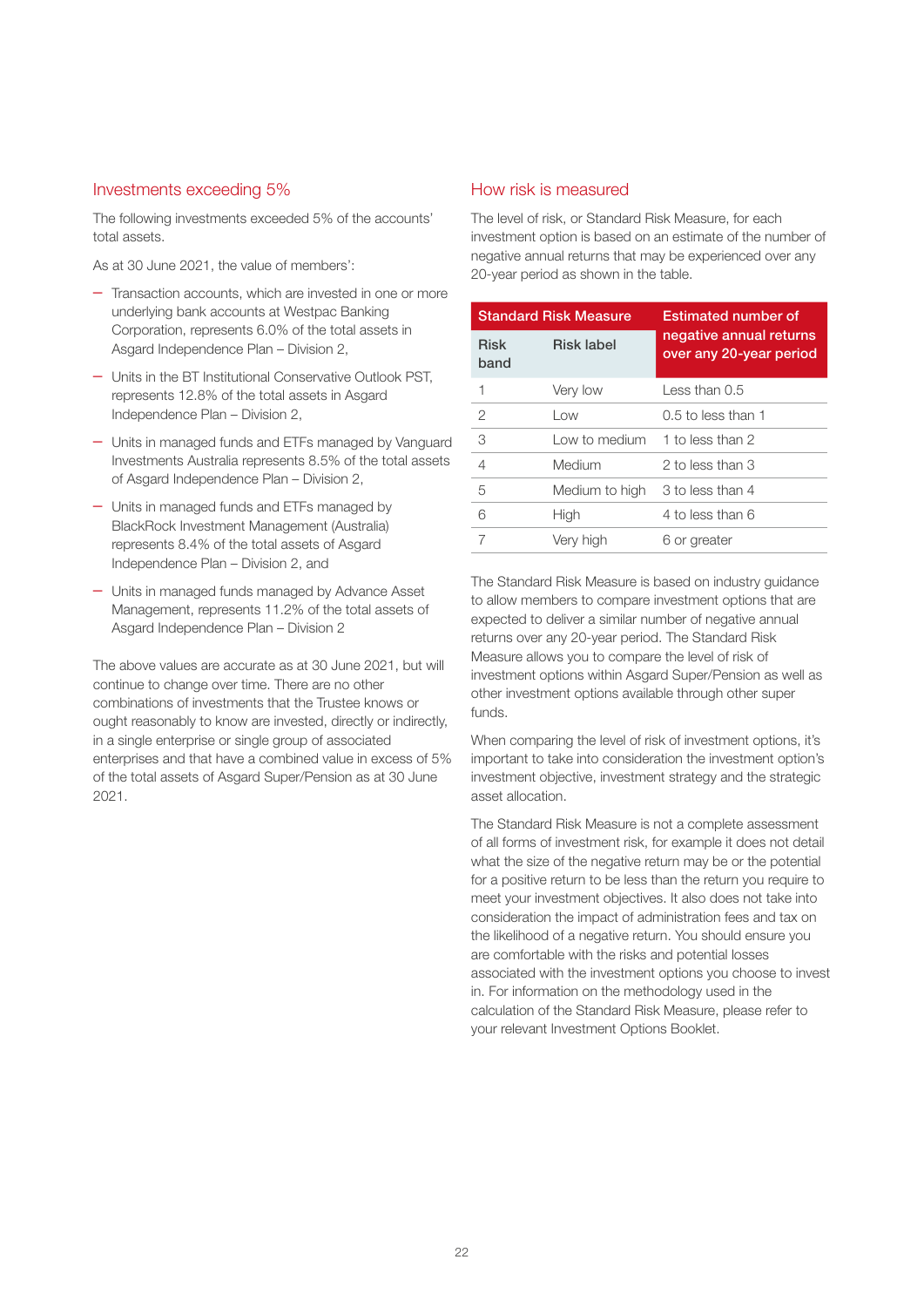# Types of risks

There will always be the risk of fluctuations in the value of an investment. Investment risk can be managed and even minimised but it cannot be completely eliminated. It is important to understand that not all risks are foreseeable. There is always the chance that you may lose money on any investment you make.

Some common types of investment risks are outlined in the table below.

| Investment<br>specific risk            | An investment in, or exposure to, a company or managed fund that may be affected by<br>unexpected changes in that company's or managed fund's operations (due to quality of<br>management, use of technology etc.) or its business environment.                                                                                                                                                                                                                                                                                                  |
|----------------------------------------|--------------------------------------------------------------------------------------------------------------------------------------------------------------------------------------------------------------------------------------------------------------------------------------------------------------------------------------------------------------------------------------------------------------------------------------------------------------------------------------------------------------------------------------------------|
| Market risk                            | Markets are subject to a host of factors including economic conditions, government regulations,<br>market sentiment, political events and environmental and technological issues. Market risk may<br>have different impacts on each investment and investment style. It may mean that the value of<br>your investment falls or that your investments cannot be readily sold.                                                                                                                                                                     |
| <b>Currency risk</b>                   | If an investment is held in international assets, a rise in the Australian dollar relative to other<br>currencies may negatively impact investment values or returns.                                                                                                                                                                                                                                                                                                                                                                            |
| Interest rate risk                     | Changes in interest rates can have a negative impact either directly or indirectly on investment<br>value or returns of all types of assets.                                                                                                                                                                                                                                                                                                                                                                                                     |
| Derivatives and<br>gearing risk        | Some of the investment options available in Asgard Super/Pension may use derivatives and<br>gearing (borrowing). The value of derivatives is linked to the value of the underlying assets and can<br>be highly volatile. Potential gains and losses from derivative transactions can be substantial.                                                                                                                                                                                                                                             |
| <b>Alternative</b><br>investments risk | Underlying funds may invest in 'alternative investments'. Alternative investments is a category that<br>includes a range of sophisticated investments including hedge funds, venture capital, private<br>equity, leveraged and management buyouts, commodities and futures trading funds. Like shares,<br>property, fixed interest and cash, alternative investments are subject to certain risks that may<br>include periods of large market falls, high volatility or reduced liquidity (i.e. the ability to sell<br>investments immediately). |
|                                        | Certain alternative investments carry significant risk. In addition, losses may arise due to other<br>factors, including poor judgement, misconduct or fraud. Some investment strategies are reliant on<br>key individuals. Some alternative investments may be based in countries where the level of<br>regulatory supervision is lower than in Australia.                                                                                                                                                                                      |
| <b>Credit risk</b>                     | There is always a risk of loss arising from the failure of a debtor or other party to a contract to<br>meet their obligations. This potentially arises with various investments including derivatives and<br>fixed interest and mortgage securities.                                                                                                                                                                                                                                                                                             |
| <b>Liquidity risk</b>                  | This is the risk that an investment may not be easily converted into cash with little or no loss of<br>capital and minimum delay because of either not enough buyers in the market for the particular<br>investment or disruptions in the marketplace. Securities in small companies in particular may, from<br>time to time and especially in falling markets, become less liquid.                                                                                                                                                              |
| Legal and<br>regulatory risk           | Changes are frequently made to superannuation law, which may affect your ability to access your<br>investments. Changes can also occur in the taxation of superannuation, which may affect the<br>value of your investment.                                                                                                                                                                                                                                                                                                                      |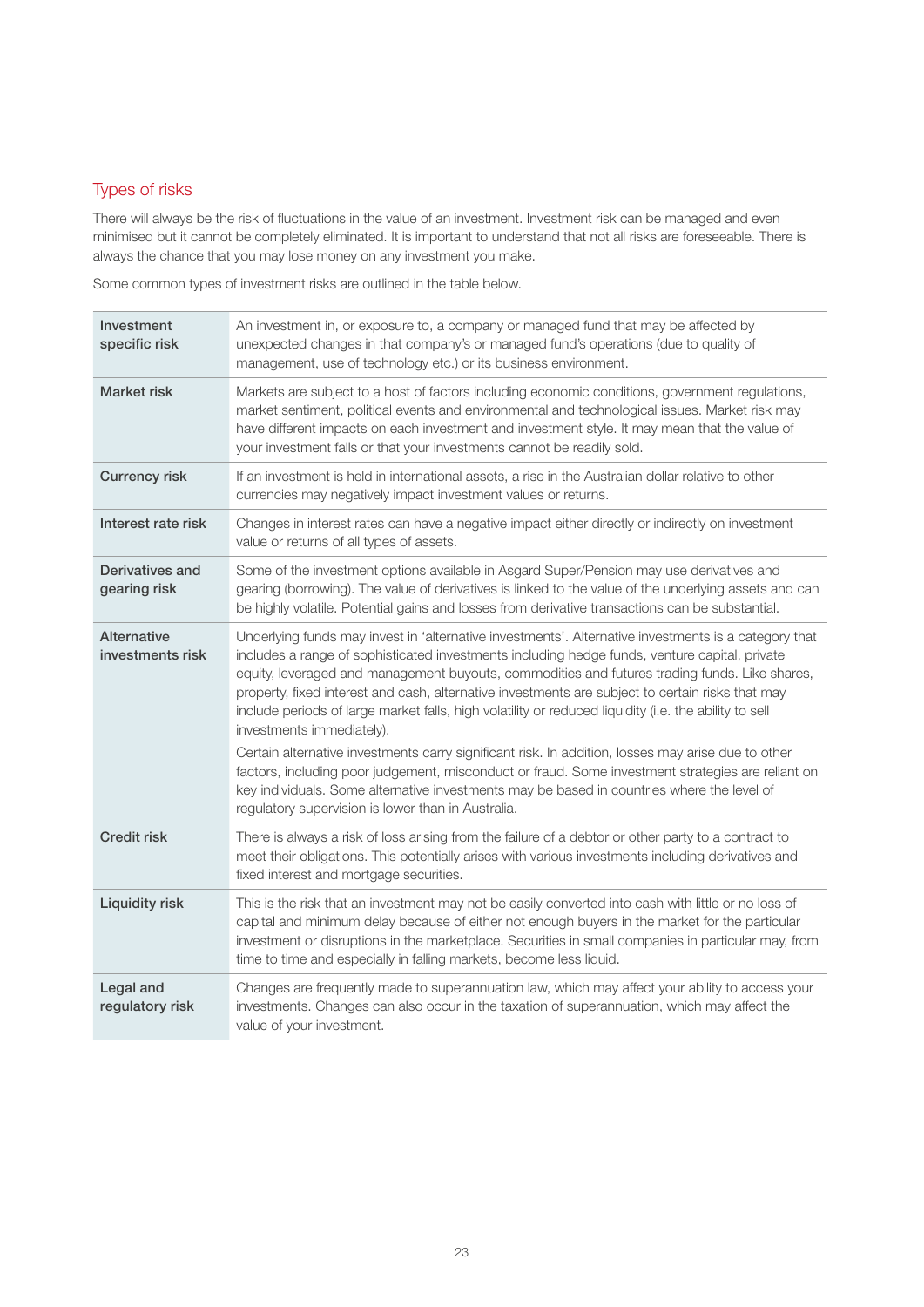# Other important information

# **Derivatives**

Some of the investment options available in Asgard Pension/Super may use derivatives as part of their investment strategy. Derivatives are investments whose value is derived from other assets, such as shares, and may be used as part of the portfolio management process. Futures contracts and options are examples of derivatives.

Derivatives may be used to reduce risk and can act as a hedge against adverse movements in a particular market and/or in the underlying asset. Derivatives can also be used to gain exposure to assets and markets. While derivatives offer the opportunity for significantly higher gains from a smaller investment (because of the effective exposure obtained) they can also produce significantly higher losses, sometimes in excess of the amount invested.

The investment managers are required to have strict policies and procedures on the use of derivatives and generally are not permitted to use derivatives to gear the investment option unless otherwise stated.

# Do we have your tax file number (TFN)?

If your TFN hasn't been provided to us by 30 June of a financial year, we may be required to deduct additional tax, at a rate of 32% (includes Medicare Levy), from any employer contributions made to your account during that financial year. This additional tax, commonly referred to as 'No-TFN tax', may have been deducted from employer contributions made to your account since 1 July 2007.

You're not required to supply your TFN to us, however if you do provide your TFN to us before 30 June 2021:

- you won't have additional tax deducted from employer contributions made to your account during the 2020/21 financial year, and
- you may be eligible for a refund of any additional tax that may have been paid on employer contributions made to your account in the last three financial years (2018/19, 2019/20, 2020/21).

# Closed accounts

If you close your Super/Pension account and amounts less than \$50 are subsequently credited to your closed account, we'll apply this money for the general benefit of all current investors of the fund rather than your closed account.

# Service fee

The Administrator may receive a service fee of up to 1.1% per annum (including GST) from Westpac (including St.George) and/or other providers of cash products. This fee may be received on some or all of the cash products held through your account and is for the introduction of your banking business and for performing client service activities and transaction reporting. This service fee is calculated as a percentage of the daily balance of the relevant cash products. It is not an additional charge to you.

The Administrator may rebate some of the service fee we receive back to you to reduce the cost of running your account. Where this occurs you will see a transaction in your account titled 'Cash Service Fee Rebate'.

# Professional indemnity insurance

We're currently covered by a professional indemnity insurance policy.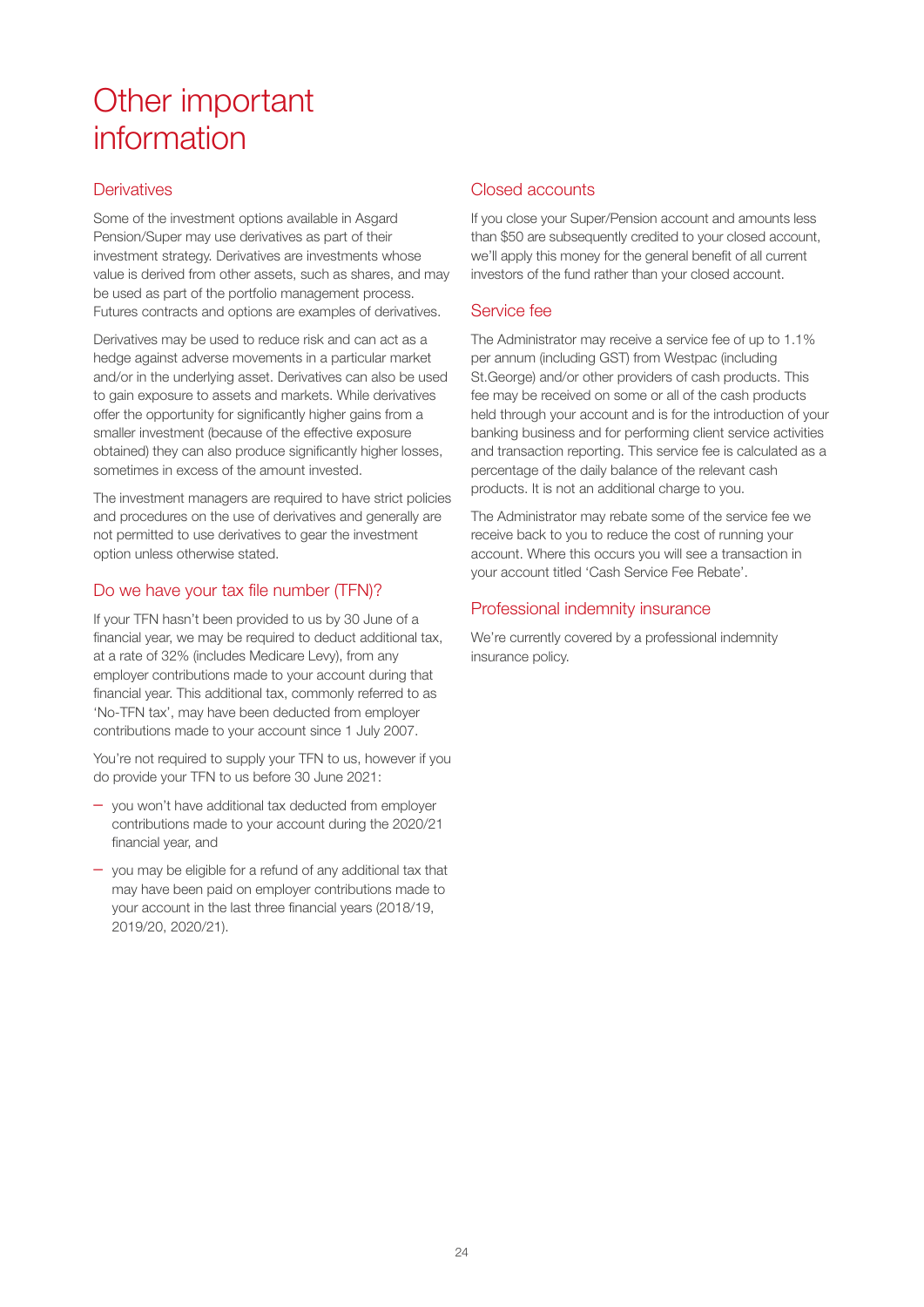### Temporary residents

A temporary resident is a holder of a temporary visa under the *Migration Act 1958*.

From 1 April 2009, if you are, or were, a temporary resident and are not an Australian citizen, New Zealand citizen or permanent resident of Australia, or a holder of a retirement visa (Subclass 405 or 410), you can generally only access your preserved super benefits if you become permanently incapacitated, have a terminal medical condition, or have departed Australia permanently and your visa has ceased, or your beneficiaries may access your benefits if you die.

You may also be able to access your benefit if you satisfied another condition of release under superannuation law before 1 April 2009.

The Australian Government also requires us to pay temporary residents' unclaimed super to the ATO after at least six months have passed since the later of:

- the date a temporary resident's visa ceased to be in effect, and
- the date a temporary resident permanently left Australia.

Applications to claim your benefit can be made using the ATO Departing Australia Superannuation Payment ('DASP') online application system. To access this system and full information regarding DASP procedures and current tax rates visit [ato.gov.au](http://ato.gov.au).

We are permitted under, and rely on, the *Australian Securities and Investments Commission* (ASIC) relief under *ASIC Corporations (Unclaimed Superannuation – Former Temporary Residents) Instrument 2019/873,* to not notify or provide an exit statement to a non-resident in circumstances where we pay unclaimed superannuation to the ATO under Division 3 of Part 3A of the *Superannuation (Unclaimed Money and Lost Members) Act 1999.*

#### Financial information

As permitted under the *Corporations Act 2001,* audited fund accounts and the auditor's report have not been included with this annual report. Copies of complete audited financial statements and the auditor's report will be available from:

#### **Asgard**

PO Box 7490 Cloisters Square WA 6850 or by calling 1800 998 185.

### Enquiries and complaints

#### Delivering on our service promise

We're constantly striving to provide the best possible service, and we'll do our best to resolve any concern you have efficiently and fairly.

#### Our commitment to you

If you're ever unhappy about something we've done – or perhaps not done – please give us the opportunity to put things right.

Our aim is to resolve your complaint within 5 business days, and where possible we will resolve your complaint on the spot. If we need some additional time to get back to you, we will let you know. Should we be unable to resolve your concern at your first point of contact, we will then refer the complaint to our dedicated Customer Managers in our Customer Solutions team.

Our Customer Solutions Customer Managers are here to find a solution for you and will ensure that you're regularly updated about the progress we are making to resolve your complaint.

#### You can contact us:

|         | <b>Over the phone</b> Please call us from anywhere in Australia |  |  |
|---------|-----------------------------------------------------------------|--|--|
|         | on 1800 998 185. If you are overseas,                           |  |  |
|         | please call +612 9155 4010.                                     |  |  |
| By post | PO Box 7490                                                     |  |  |
|         | Cloisters Square WA 6850                                        |  |  |
| Online  | Using the secure feedback form at                               |  |  |
|         | secure.bt.com.au/contact-us/contact-                            |  |  |
|         | asgard.asp                                                      |  |  |

For further information go to our website and search 'Feedback and Complaints'.

#### If you are still unhappy

If you are not satisfied with our response or handling of your complaint, you can contact the external dispute resolution scheme, the Australian Financial Complaints Authority (AFCA).

#### Australian Financial Complaints Authority

The Australian Financial Complaints Authority (AFCA) provides a free and independent service to resolve complaints by consumers and small businesses about financial firms (e.g.,banks), where that complaint falls within AFCA's terms of reference. The contact details for AFCA are set out below.

#### Australian Financial Complaints Authority

Online: [www.afca.org.au](http://www.afca.org.au) Email: [info@afca.org.au](mailto:info%40afca.org.au?subject=) Phone: 1800 931 678 (free call) Post: Australian Financial Complaints Authority GPO Box 3 Melbourne VIC 3001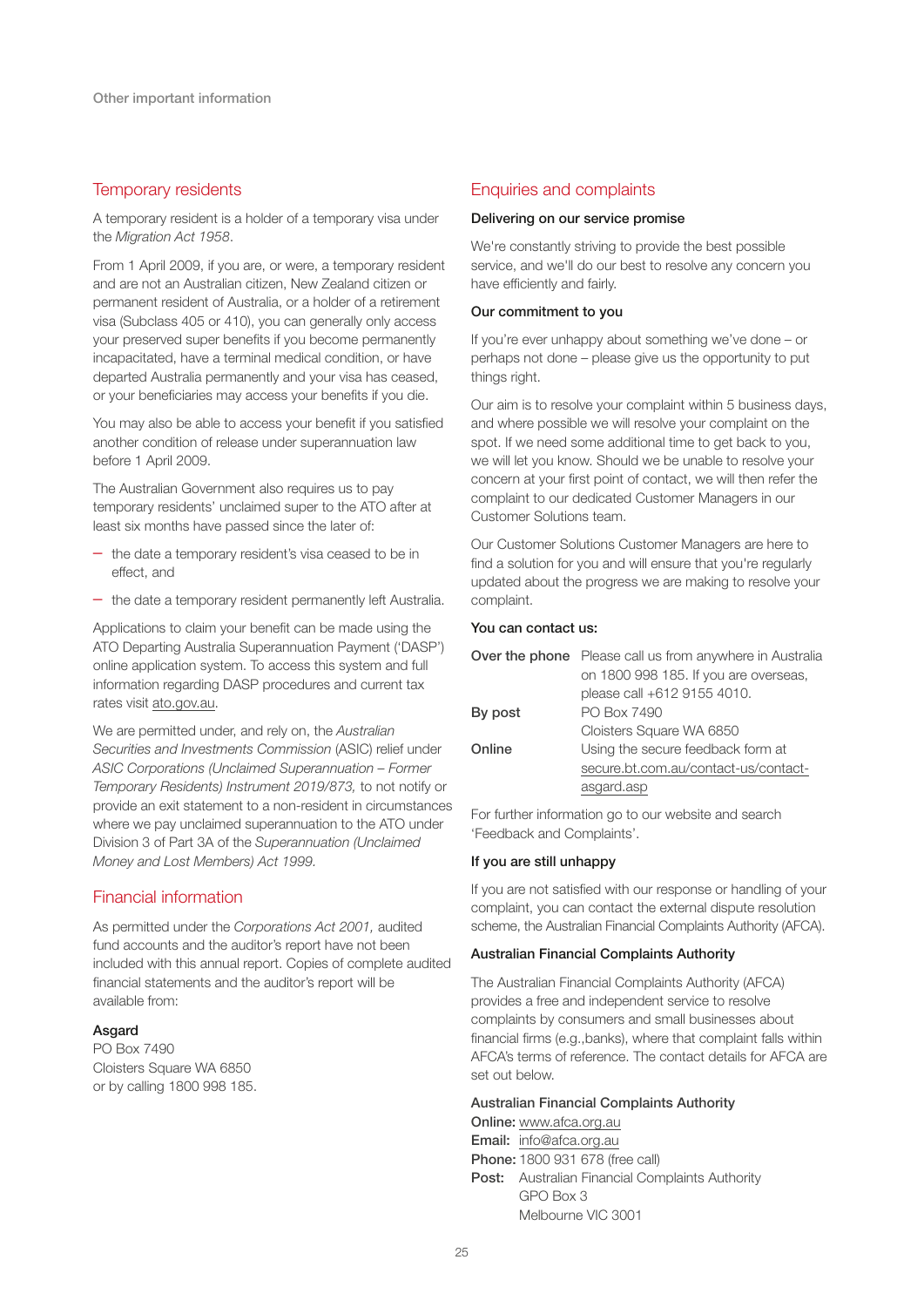# Financial information

# Asgard Independence Plan - Division 2

Statement of financial position as at 30 June 2021

|                                                            | As at 30 June 2021 | As at 30 June 2020       |
|------------------------------------------------------------|--------------------|--------------------------|
|                                                            | \$'000             | \$'000                   |
| <b>Assets</b>                                              |                    |                          |
| Cash and cash equivalents                                  | 1,399,493          | 1,118,478                |
| Unsettled sales                                            | 49,550             | 43,587                   |
| Accrued income                                             | 5,801              | 4,588                    |
| Receivables                                                | 55,654             | 3,722                    |
| Financial assets held at fair value through profit or loss | 21,684,335         | 19,708,838               |
| Other assets                                               | 4,639              | $\overline{\phantom{a}}$ |
| Deferred tax assets                                        | ۰                  | 27,090                   |
| <b>Total assets</b>                                        | 23,199,472         | 20,906,303               |
|                                                            |                    |                          |
| <b>Liabilities</b>                                         |                    |                          |
| Payables                                                   | 85,580             | 49,828                   |
| Income tax payable                                         | 85,405             | 40,983                   |
| Deferred tax liabilities                                   | 113,461            | $\overline{\phantom{a}}$ |
| Total liabilities (excluding member benefits)              | 284,446            | 90,811                   |
|                                                            |                    |                          |
| Net assets available for member benefits                   | 22,915,026         | 20,815,492               |
| <b>Member benefits</b>                                     | 22,880,378         | 20,788,402               |
| <b>Total net assets</b>                                    | 34,648             | 27,090                   |
|                                                            |                    |                          |
| Equity                                                     |                    |                          |
| Unallocated benefits/(deficits)                            | 34,648             | 27,090                   |
| <b>Total equity</b>                                        | 34,648             | 27,090                   |

This annual report contains unaudited abridged financial information for the financial year ended 30 June 2021 for the Asgard Independence Plan - Division 2 (the Fund). The Fund's audited Financial Statements and Auditor's Report are available upon request by contacting us on 1800 998 185.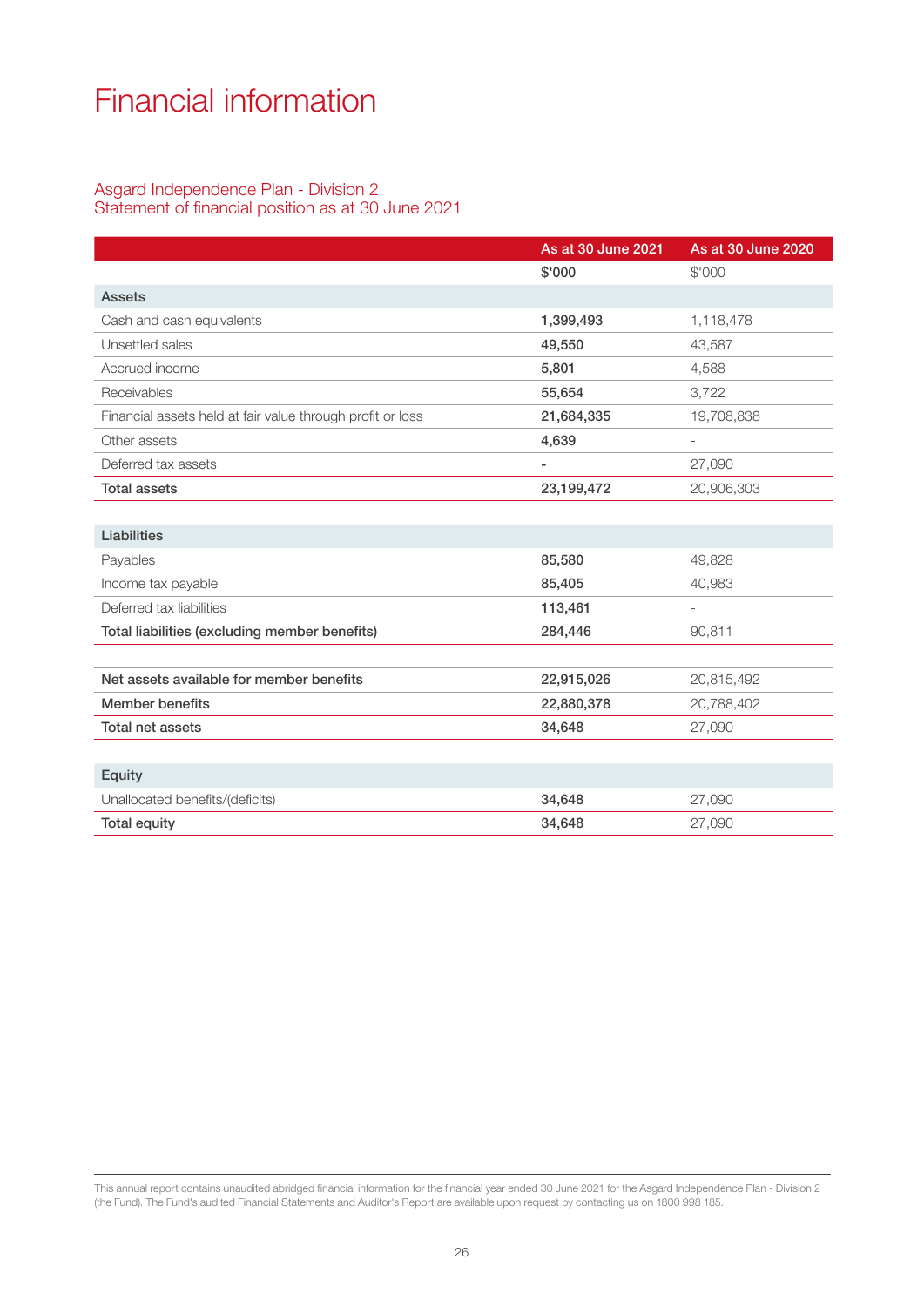### Asgard Independence Plan - Division 2 Income statement for the year ended 30 June 2021

|                                                                                          | Year ended<br>30 June 2021 | <b>Year ended</b><br>30 June 2020 |
|------------------------------------------------------------------------------------------|----------------------------|-----------------------------------|
|                                                                                          | \$'000                     | \$'000                            |
| <b>Superannuation activities</b>                                                         |                            |                                   |
| Interest income                                                                          | 12,684                     | 33,269                            |
| Dividend income                                                                          | 39,295                     | 43,716                            |
| Distribution income                                                                      | 834,679                    | 754,685                           |
| Net gains/(losses) on financial instruments held at fair value through<br>profit or loss | 2,870,758                  | (1,285,739)                       |
| Other income                                                                             | 20,438                     | 18,986                            |
| Total net income                                                                         | 3,777,854                  | (435,083)                         |
|                                                                                          |                            |                                   |
| Trustee's fees and administration expenses                                               | 81,387                     | 94,733                            |
| Cash administration and custody fees                                                     | 6,422                      | 13,124                            |
| Other expenses                                                                           | 9,658                      | 10,482                            |
| <b>Total expenses</b>                                                                    | 97,467                     | 118.339                           |
|                                                                                          |                            |                                   |
| Profit/(loss) from superannuation activities before income tax                           | 3,680,387                  | (553, 422)                        |
| Income tax expense/(benefit)                                                             | 145,634                    | (65, 370)                         |
| Profit/(loss) from superannuation activities after income tax                            | 3,534,753                  | (488, 052)                        |
| Less: net benefits allocated to members' accounts                                        | (3,534,753)                | 488,052                           |
| Profit/(loss) after income tax                                                           |                            | $\overline{\phantom{a}}$          |

This annual report contains unaudited abridged financial information for the financial year ended 30 June 2021 for the Asgard Independence Plan - Division 2 (the Fund). The Fund's audited Financial Statements and Auditor's Report are available upon request by contacting us on 1800 998 185.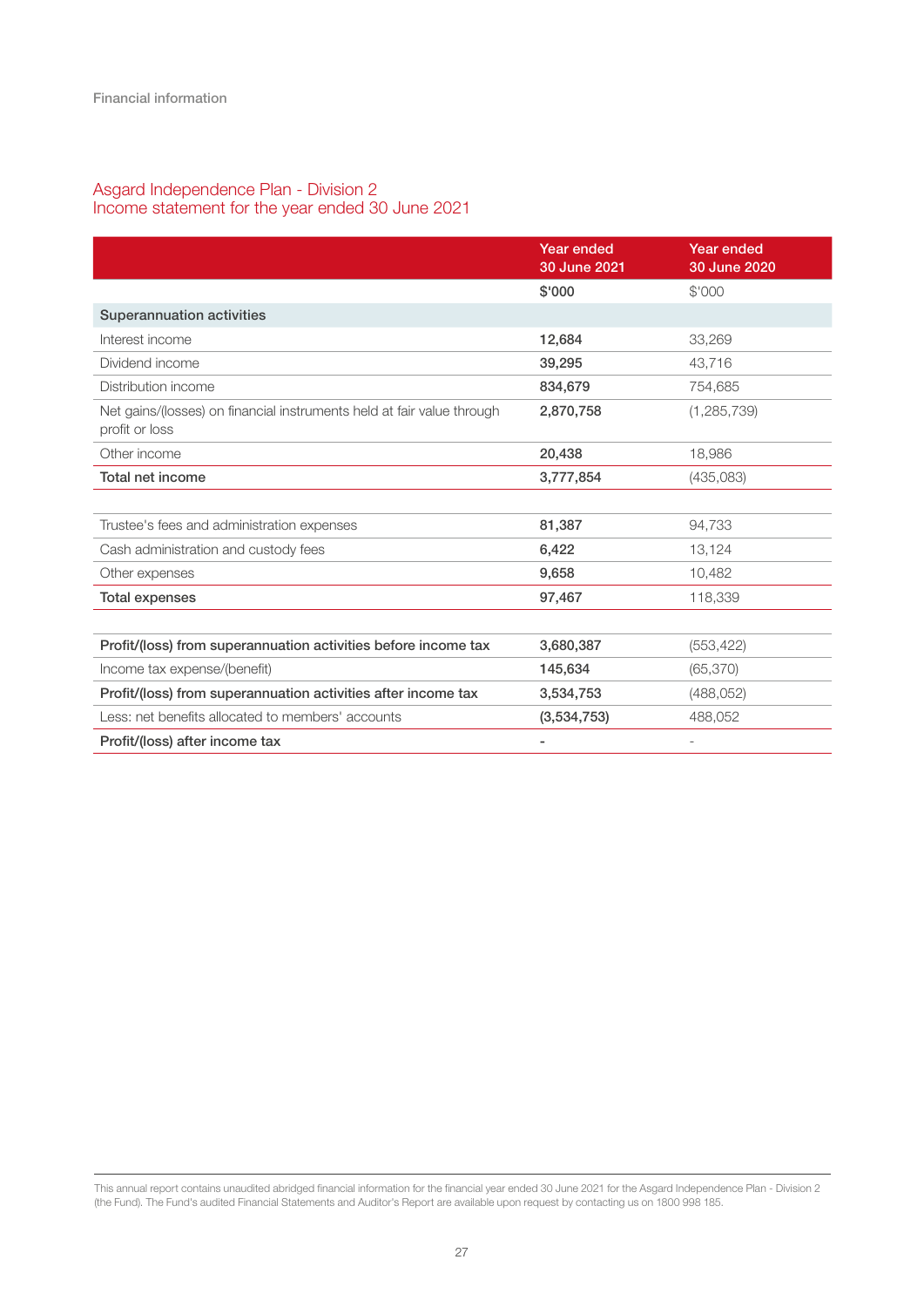# Asgard Independence Plan - Division 2

Statement of changes in member benefits for the year ended 30 June 2021

|                                                          | Year ended<br>30 June 2021 | Year ended<br>30 June 2020 |
|----------------------------------------------------------|----------------------------|----------------------------|
|                                                          | \$'000                     | \$'000                     |
| Opening balance of member benefits                       | 20,788,402                 | 22,934,010                 |
| Employer contributions                                   | 565,151                    | 582,903                    |
| Member contributions                                     | 371,348                    | 380.365                    |
| Transfers from other funds                               | 545,552                    | 683,221                    |
| Superannuation co-contributions                          | 3,135                      | 3,657                      |
| Income tax on net contributions                          | (93, 583)                  | (76, 378)                  |
| Net after tax contributions                              | 1,391,603                  | 1,573,768                  |
|                                                          |                            |                            |
| Benefit payments                                         | (2,876,216)                | (3,040,485)                |
| Insurance premiums charged to members' accounts          | (104, 049)                 | (114, 212)                 |
| Insurance benefits credited to members' accounts         | 43,632                     | 55,325                     |
| Adviser fees                                             | (104, 146)                 | (110, 910)                 |
| Refund of adviser fees (includes loss of earnings)       | 213,957                    | 6.048                      |
| Net benefits allocated to members' accounts, comprising: |                            |                            |
| Net benefits allocated to members' accounts              | 3,534,753                  | (488, 052)                 |
| Transfer from/(to) unallocated benefits                  | (7, 558)                   | (27,090)                   |
| Closing balance of member benefits                       | 22,880,378                 | 20,788,402                 |

This annual report contains unaudited abridged financial information for the financial year ended 30 June 2021 for the Asgard Independence Plan - Division 2 (the Fund). The Fund's audited Financial Statements and Auditor's Report are available upon request by contacting us on 1800 998 185.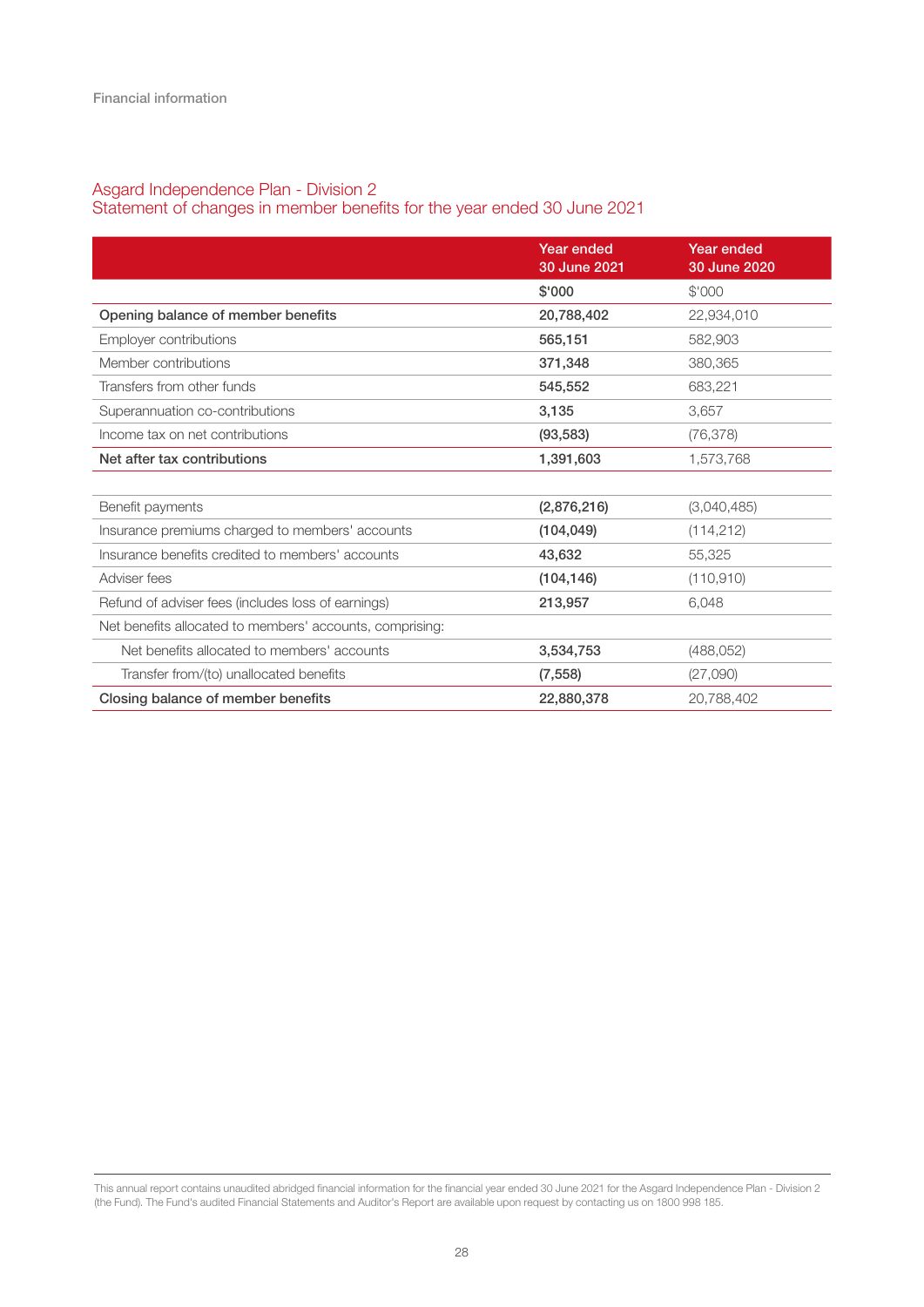#### Asgard Independence Plan - Division 2 Statement of changes in equity for the year ended 30 June 2021

|                                              | Year ended<br>30 June 2021 | <b>Year ended</b><br>30 June 2020 |
|----------------------------------------------|----------------------------|-----------------------------------|
|                                              | \$'000                     | \$'000                            |
| Unallocated benefits/(deficits)              |                            |                                   |
| Opening balance                              | 27,090                     | $\overline{\phantom{0}}$          |
| Net transfers to/(from) unallocated benefits | 7,558                      | 27,090                            |
| <b>Closing balance</b>                       | 34.648                     | 27,090                            |

The net assets attributable to defined contribution members have been substantially allocated, except for the following:

- As at 30 June 2021 a refund of adviser fees receivable by the Plan (unallocated benefits: \$18,079,000) and timing in recognition of tax liabilities and income and expenses accruals (unallocated benefits: \$16,569,000).
- As at 30 June 2020 a deferred tax assets recognised by the Plan (unallocated benefits: \$27,090,000).

The unallocated amounts are shown in the statement of financial position as "Unallocated benefits/(deficits)" within equity and in the statement of changes in equity, and movements are shown in the statement of changes in member benefits.

This annual report contains unaudited abridged financial information for the financial year ended 30 June 2021 for the Asgard Independence Plan - Division 2 (the Fund). The Fund's audited Financial Statements and Auditor's Report are available upon request by contacting us on 1800 998 185.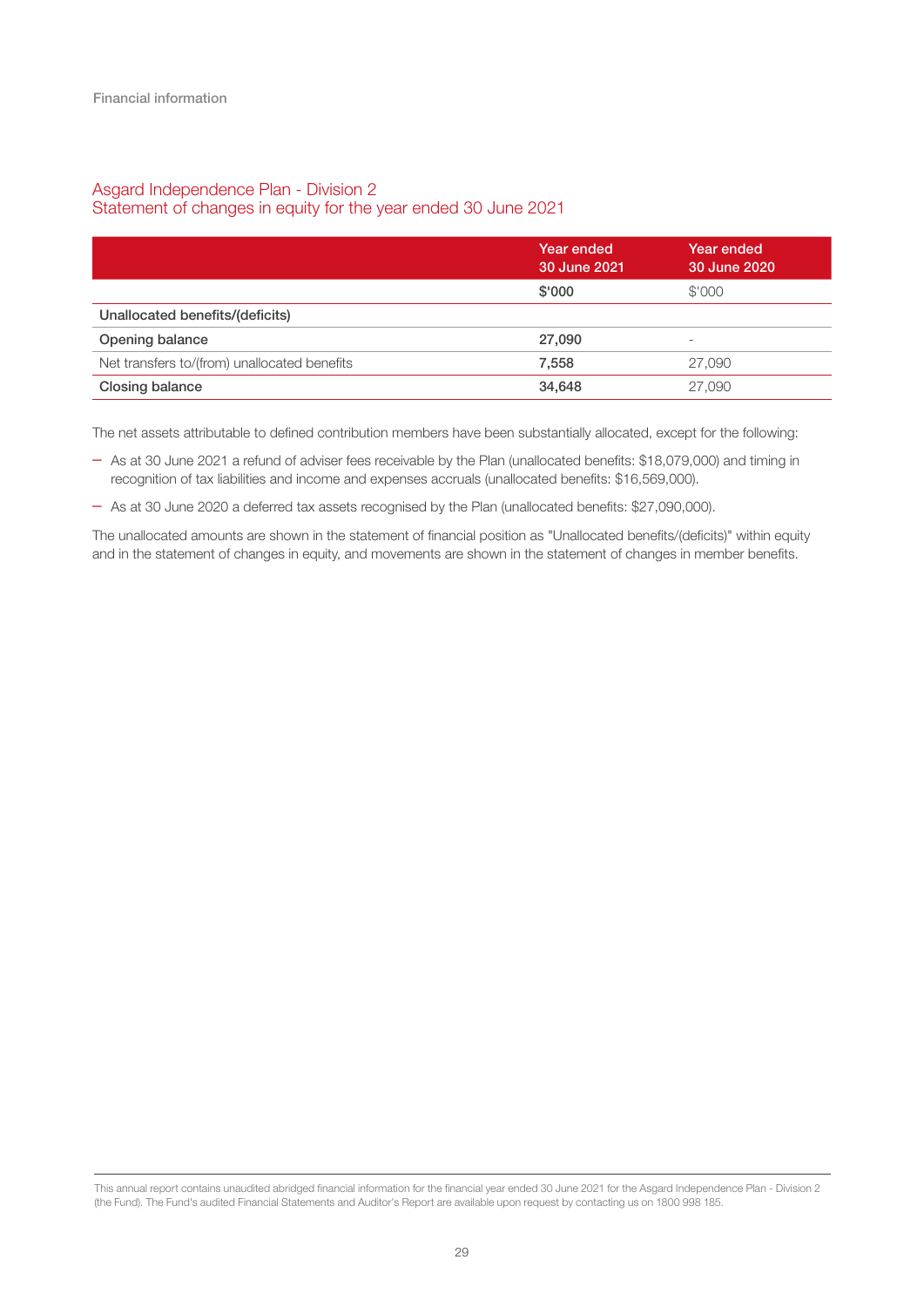This page has been left blank intentionally.